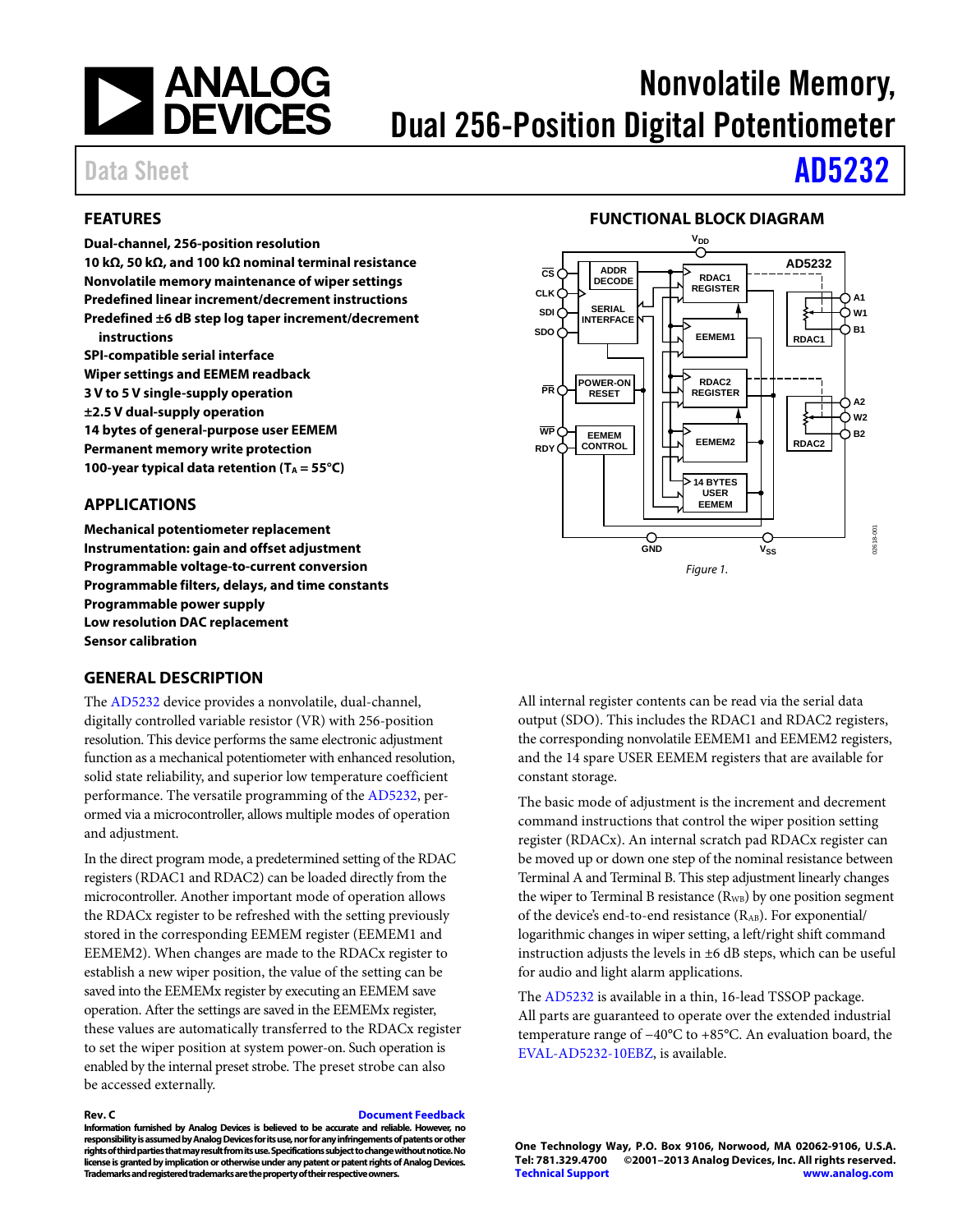# TABLE OF CONTENTS

| Electrical Characteristics-10 k $\Omega$ , 50 k $\Omega$ , 100 k $\Omega$ Versions  3 |
|---------------------------------------------------------------------------------------|
|                                                                                       |
|                                                                                       |
|                                                                                       |
|                                                                                       |
| Pin Configuration and Function Descriptions 8                                         |
|                                                                                       |
|                                                                                       |
|                                                                                       |
| Scratch Pad and EEMEM Programming 14                                                  |
|                                                                                       |
|                                                                                       |

#### <span id="page-1-0"></span>**REVISION HISTORY**

| Using Additional Internal, Nonvolatile EEMEM 18      |  |
|------------------------------------------------------|--|
|                                                      |  |
|                                                      |  |
|                                                      |  |
|                                                      |  |
|                                                      |  |
|                                                      |  |
| Equipment Customer Start-up Sequence                 |  |
| for a PCB Calibrated Unit with Protected Settings 21 |  |
|                                                      |  |
|                                                      |  |
|                                                      |  |
|                                                      |  |

| Change to Wiper Resistance Parameter, Table 13           |  |
|----------------------------------------------------------|--|
| Changes to CS Rise to RDY Fall Time Parameter, Table 25  |  |
|                                                          |  |
|                                                          |  |
|                                                          |  |
|                                                          |  |
| Changes to Programming the Variable Resistor Section  19 |  |
|                                                          |  |
| 10/01—Revision 0: Initial Version                        |  |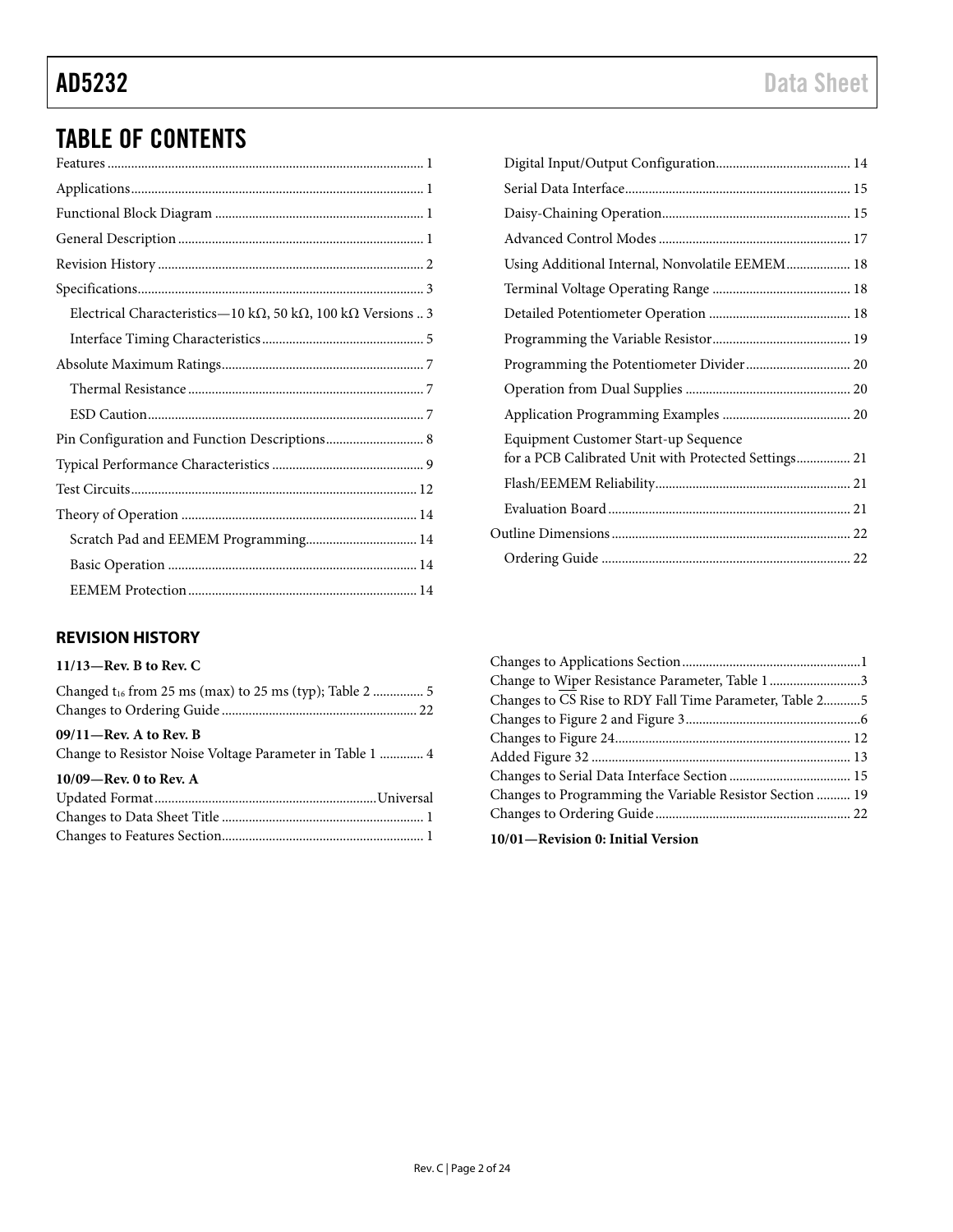### <span id="page-2-1"></span><span id="page-2-0"></span>**ELECTRICAL CHARACTERISTICS—10 kΩ, 50 kΩ, 100 kΩ VERSIONS**

 $V_{\rm DD}$  = 3 V ± 10% or 5 V ± 10% and  $V_{\rm SS}$  = 0 V,  $V_{\rm A}$  = +V<sub>DD</sub>,  $V_{\rm B}$  = 0 V, -40°C < T<sub>A</sub> < +85°C, unless otherwise noted.

| Table 1.                                        |                                                  |                                                            |                       |                   |                        |             |
|-------------------------------------------------|--------------------------------------------------|------------------------------------------------------------|-----------------------|-------------------|------------------------|-------------|
| <b>Parameter</b>                                | Symbol                                           | <b>Conditions</b>                                          | Min                   | Type <sup>1</sup> | <b>Max</b>             | Unit        |
| DC CHARACTERISTICS,<br>RHEOSTAT MODE            |                                                  | Specifications apply to all VRs                            |                       |                   |                        |             |
| Resistor Differential Nonlinearity <sup>2</sup> | <b>R-DNL</b>                                     | $R_{WB}$ , $V_A = NC$                                      | $-1$                  | ±1/2              | $+1$                   | <b>LSB</b>  |
| Resistor Nonlinearity <sup>2</sup>              | R-INL                                            | $R_{WB}$ , $V_A = NC$                                      | $-0.4$                |                   | $+0.4$                 | % FS        |
| <b>Nominal Resistor Tolerance</b>               | $\Delta$ R <sub>AB</sub>                         |                                                            | $-40$                 |                   | $+20$                  | %           |
| Resistance Temperature Coefficient              | $\Delta R_{AB}/\Delta T$                         |                                                            |                       | 600               |                        | ppm/°C      |
| <b>Wiper Resistance</b>                         | R <sub>w</sub>                                   | $I_W = 100 \mu A$ , $V_{DD} = 5.5 V$ , code = 0x1E         |                       | 50                | 100                    | Ω           |
|                                                 |                                                  | $I_W = 100 \mu A$ , $V_{DD} = 3 V$ , code = 0x1E           |                       | 200               |                        | Ω           |
| POTENTIOMETER DIVIDER MODES                     |                                                  |                                                            |                       |                   |                        |             |
| Resolution                                      | N                                                |                                                            | 8                     |                   |                        | <b>Bits</b> |
| Differential Nonlinearity <sup>3</sup>          | <b>DNL</b>                                       |                                                            | $-1$                  | ±1/2              | $+1$                   | <b>LSB</b>  |
| Integral Nonlinearity <sup>3</sup>              | <b>INL</b>                                       |                                                            | $-0.4$                |                   | $+0.4$                 | %FS         |
| Voltage Divider Temperature<br>Coefficient      | $\Delta V_{\rm W}/\Delta T$                      | $Code = half scale$                                        |                       | 15                |                        | ppm/°C      |
| <b>Full-Scale Error</b>                         | <b>V</b> <sub>WFSE</sub>                         | $Code = full scale$                                        | $-3$                  |                   | 0                      | %FS         |
| Zero-Scale Error                                | <b>V</b> wzse                                    | $Code = zero scale$                                        | 0                     |                   | 3                      | %FS         |
| <b>RESISTOR TERMINALS</b>                       |                                                  |                                                            |                       |                   |                        |             |
| Terminal Voltage Range <sup>4</sup>             | V <sub>A</sub> , V <sub>B</sub> , V <sub>W</sub> |                                                            | <b>V<sub>ss</sub></b> |                   | <b>V</b> <sub>DD</sub> | V           |
| Capacitance Ax, Bx <sup>5</sup>                 | $C_A$ , $C_B$                                    | $f = 1$ MHz, measured to GND, code = half-scale            |                       | 45                |                        | pF          |
| Capacitance Wx <sup>5</sup>                     | $C_W$                                            | $f = 1$ MHz, measured to GND, code = half scale            |                       | 60                |                        | pF          |
| Common-Mode Leakage Current <sup>5, 6</sup>     | Iсм                                              | $V_W = V_{DD}/2$                                           |                       | 0.01              | 1                      | μA          |
| DIGITAL INPUTS AND OUTPUTS                      |                                                  |                                                            |                       |                   |                        |             |
| Input Logic High                                | V <sub>IH</sub>                                  | With respect to GND, $V_{DD} = 5 V$                        | 2.4                   |                   |                        | v           |
| Input Logic Low                                 | $V_{IL}$                                         | With respect to GND, $V_{DD} = 5 V$                        |                       |                   | 0.8                    | ٧           |
| Input Logic High                                | V <sub>IH</sub>                                  | With respect to GND, V <sub>DD</sub> = 3 V                 | 2.1                   |                   |                        | V           |
| Input Logic Low                                 | $V_{IL}$                                         | With respect to GND, $V_{DD} = 3 V$                        |                       |                   | 0.6                    | ٧           |
| Input Logic High                                | V <sub>IH</sub>                                  | With respect to GND, $V_{DD} = +2.5 V$ , $V_{SS} = -2.5 V$ | 2.0                   |                   |                        | V           |
| Input Logic Low                                 | $V_{IL}$                                         | With respect to GND, $V_{DD} = +2.5 V$ , $V_{SS} = -2.5 V$ |                       | 0.5               |                        | V           |
| Output Logic High (SDO and RDY)                 | <b>V<sub>OH</sub></b>                            | $R_{PULL-UP} = 2.2 k\Omega$ to 5 V                         | 4.9                   |                   |                        | V           |
| Output Logic Low                                | VOL                                              | $I_{OL} = 1.6$ mA, $V_{LOGIC} = 5$ V                       |                       |                   | 0.4                    | v           |
| Input Current                                   | Ιı                                               | $V_{IN} = 0 V$ or $V_{DD}$                                 |                       |                   | ±2.5                   | μA          |
| Input Capacitance <sup>5</sup>                  | C <sub>IL</sub>                                  |                                                            |                       | 4                 |                        | pF          |
| POWER SUPPLIES                                  |                                                  |                                                            |                       |                   |                        |             |
| Single-Supply Power Range                       | <b>V<sub>DD</sub></b>                            | $V_{SS} = 0 V$                                             | 2.7                   |                   | 5.5                    | v           |
| Dual-Supply Power Range                         | $V_{DD}/V_{SS}$                                  |                                                            | ±2.25                 |                   | $\pm 2.75$             | $\vee$      |
| Positive Supply Current                         | <b>l</b> <sub>DD</sub>                           | $V_{IH} = V_{DD}$ or $V_{IL} = GND$                        |                       | 3.5               | 10                     | μA          |
| Programming Mode Current                        | $I_{DD(PG)}$                                     | $V_{IH} = V_{DD}$ or $V_{IL} = GND$                        |                       | 35                |                        | mA          |
| Read Mode Current <sup>7</sup>                  | IDD(XFR)                                         | $V_{IH} = V_{DD}$ or $V_{IL} = GND$                        | 0.9                   | 3                 | 9                      | mA          |
| <b>Negative Supply Current</b>                  | Iss                                              | $V_{IH} = V_{DD}$ or $V_{IL} = GND$ ,                      |                       |                   |                        |             |
|                                                 |                                                  | $V_{DD}$ = +2.5 V, V <sub>ss</sub> = -2.5 V                |                       | 3.5               | 10                     | μA          |
| Power Dissipation <sup>8</sup>                  | P <sub>DISS</sub>                                | $V_{IH} = V_{DD}$ or $V_{IL} = GND$                        |                       | 0.018             | 0.05                   | mW          |
| Power Supply Sensitivity <sup>5</sup>           | PSS                                              | $\Delta V_{DD} = 5 V \pm 10\%$                             |                       | 0.002             | 0.01                   | $% /$ %     |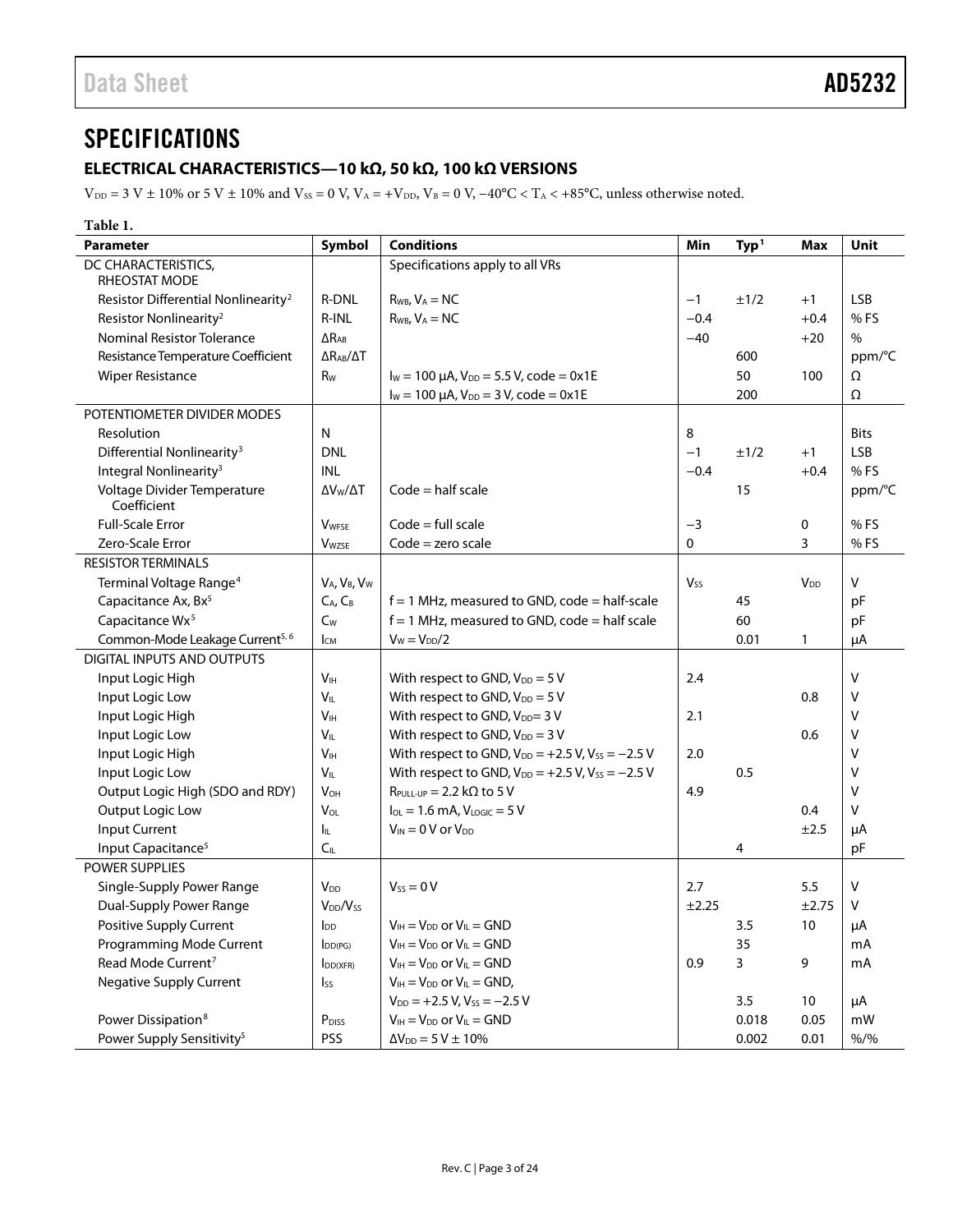<span id="page-3-0"></span>

| <b>Parameter</b>                                     | Symbol                   | <b>Conditions</b>                                                                 | Min | Type <sup>1</sup> | Max | Unit           |
|------------------------------------------------------|--------------------------|-----------------------------------------------------------------------------------|-----|-------------------|-----|----------------|
| DYNAMIC CHARACTERISTICS <sup>5, 9</sup>              |                          |                                                                                   |     |                   |     |                |
| <b>Bandwidth</b>                                     |                          | $-3$ dB, BW 10k $\Omega$ , R = 10 k $\Omega$                                      |     | 500               |     | kHz            |
| <b>Total Harmonic Distortion</b>                     | THD <sub>w</sub>         | $V_A = 1 V$ rms, $V_B = 0 V$ , $f = 1 kHz$ , $R_{AB} = 10 k\Omega$                |     | 0.022             |     | $\%$           |
|                                                      |                          | $V_A$ = 1 V rms, V <sub>B</sub> = 0 V, f = 1 kHz, R <sub>AB</sub> = 50 kΩ, 100 kΩ |     | 0.045             |     | $\%$           |
| V <sub>w</sub> Settling Time                         | ts                       | $V_{DD} = 5 V$ , $V_{SS} = 0 V$ , $V_A = V_{DD}$ , $V_B = 0 V$ ,                  |     | 0.65/3/6          |     | μs             |
|                                                      |                          | $V_W$ = 0.50% error band, Code 0x00 to Code 0x80                                  |     |                   |     |                |
|                                                      |                          | for R <sub>AB</sub> = 10 kΩ/50 kΩ/100 kΩ                                          |     |                   |     |                |
| Resistor Noise Voltage                               | <b>e</b> <sub>N</sub> WB | $R_{WB} = 5 k\Omega$ , f= 1 kHz                                                   |     | 9                 |     | $nV/\sqrt{Hz}$ |
| Crosstalk $(C_{W1}/C_{W2})$                          | $C_{T}$                  | $V_A = V_{DD}$ , $V_B = 0$ V, measure V <sub>W</sub> with                         |     | $-5$              |     | nV-sec         |
|                                                      |                          | adjacent VR making full-scale code change                                         |     |                   |     |                |
| Analog Crosstalk (C <sub>W1</sub> /C <sub>W2</sub> ) | $C_{TA}$                 | $V_{A1} = V_{DD}$ , $V_{B1} = 0$ V, measure $V_{W1}$ with $V_{W2} =$              |     | $-70$             |     | dB             |
|                                                      |                          | 5 V p-p $\omega$ f = 10 kHz; Code <sub>1</sub> = 0x80; Code <sub>2</sub> = 0xFF   |     |                   |     |                |
| <b>FLASH/EE MEMORY RELIABILITY</b>                   |                          |                                                                                   |     |                   |     |                |
| Endurance <sup>10</sup>                              |                          |                                                                                   | 100 |                   |     | kCycles        |
| Data Retention <sup>11</sup>                         |                          |                                                                                   |     | 100               |     | Years          |

<sup>1</sup> Typical parameters represent average readings at 25°C and  $V_{DD} = 5$  V.

<sup>2</sup> Resistor position nonlinearity (R-INL) error is the deviation from an ideal value measured between the maximum resistance and the minimum resistance wiper positions. R-DNL measures the relative step change from ideal between successive tap positions. Parts are guaranteed monotonic. Iw ~ 50 µA @ V<sub>DD</sub> = 2.7 V and Iw ~ 400 μA @ V<sub>DD</sub> = 5 V for the R<sub>AB</sub> = 10 kΩ version, I<sub>W</sub> ~ 50 μA for the R<sub>AB</sub> = 50 kΩ version, and I<sub>W</sub> ~ 25 μA for the R<sub>AB</sub> = 100 kΩ version (se[e Figure 22\).](#page-11-1)

<sup>3</sup> INL and DNL are measured at V<sub>W</sub> with the RDACx configured as a potentiometer divider similar to a voltage output digital-to-analog converter.  $V_A = V_{DD}$  and V<sub>B</sub> = V<sub>SS</sub>. DNL specification limits of ±1 LSB maximum are guaranteed monotonic operating conditions (se[e Figure 23\)](#page-11-2).

<sup>4</sup> The A, B, and W resistor terminals have no limitations on polarity with respect to each other. Dual supply operation enables ground-referenced bipolar signal adjustment.

<sup>5</sup> Guaranteed by design; not subject to production test.

<sup>6</sup> Common-mode leakage current is a measure of the dc leakage from any A, B, or W terminal to a common-mode bias level of V<sub>DD</sub>/2.

<sup>7</sup> Transfer (XFR) mode current is not continuous. Current is consumed while the EEMEMx locations are read and transferred to the RDACx register (se[e Figure 13\)](#page-9-0).

 $8$  P<sub>DISS</sub> is calculated from ( $I_{DD}$   $\times$  V<sub>DD</sub>) + ( $I_{SS}$   $\times$  V<sub>SS</sub>).

<sup>9</sup> All dynamic characteristics use  $V_{DD} = +2.5$  V and  $V_{SS} = -2.5$  V, unless otherwise noted.

<sup>10</sup> Endurance is qualified to 100,000 cycles per JEDEC Std. 22, Method A117 and measured at −40°C, +25°C, and +85°C. Typical endurance at +25°C is 700,000 cycles. 11 The retention lifetime equivalent at junction temperature (T<sub>J</sub>) = 55°C, as per JEDEC Std. 22, Method A117. Retention lifetime, based on an activation energy of 0.6 eV, derates with junction temperature as shown i[n Figure 44](#page-20-4) in th[e Flash/EEMEM Reliability](#page-20-1) section. Th[e AD5232](http://www.analog.com/AD5232?doc=AD5232.pdf) contains 9,646 transistors. Die size = 69 mil × 115 mil, 7,993 sq. mil.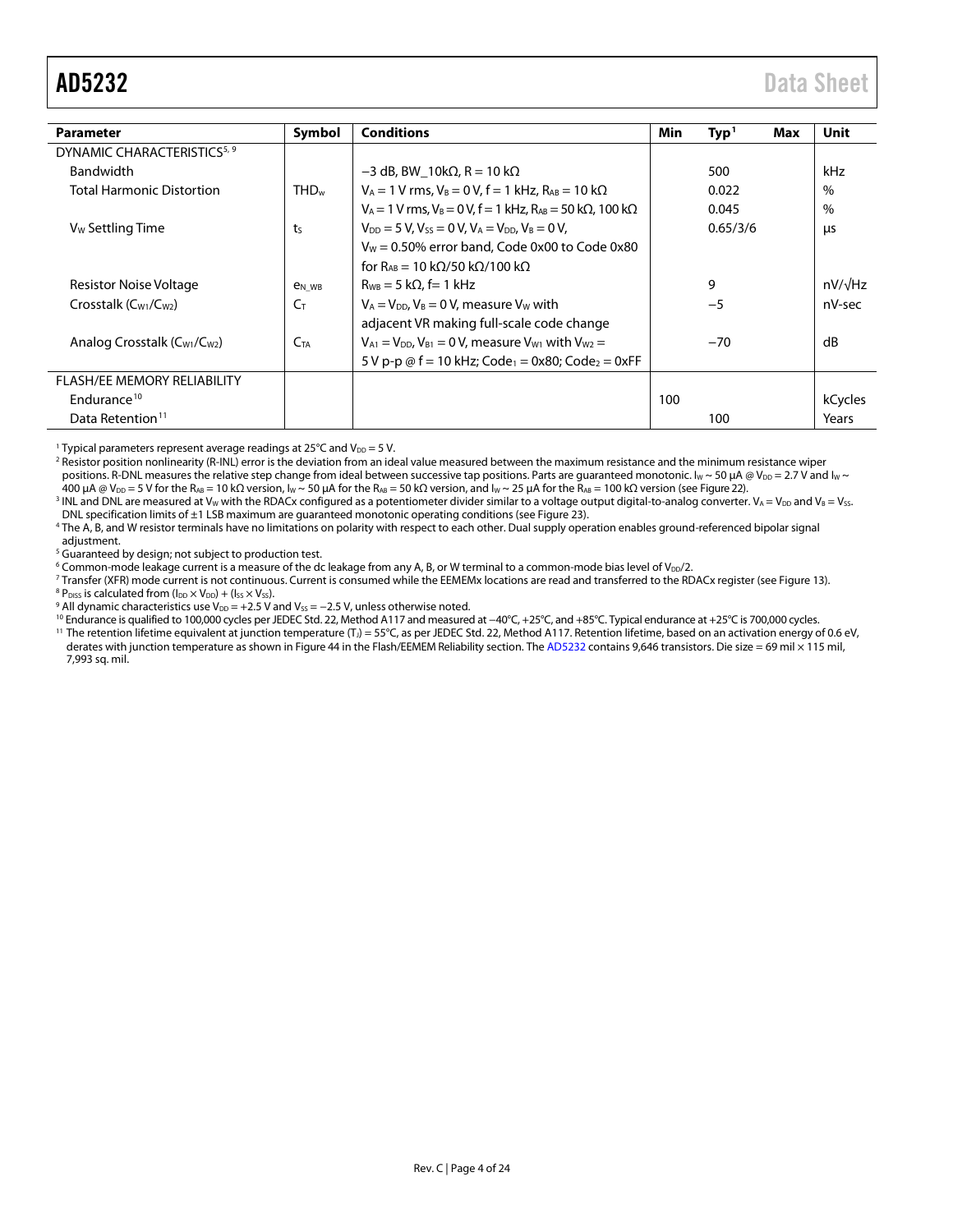### <span id="page-4-0"></span>**INTERFACE TIMING CHARACTERISTICS**

All input control voltages are specified with  $t_R = t_F = 2.5$  ns (10% to 90% of 3 V) and are timed from a voltage level of 1.5 V. Switching characteristics are measured using both  $V_{DD} = 3$  V and  $V_{DD} = 5$  V.

| Table 2.                                                  |                                 |                                                                                       |     |                   |     |             |
|-----------------------------------------------------------|---------------------------------|---------------------------------------------------------------------------------------|-----|-------------------|-----|-------------|
| Parameter <sup>1, 2</sup>                                 | Symbol                          | <b>Conditions</b>                                                                     | Min | Type <sup>3</sup> | Max | <b>Unit</b> |
| Clock Cycle Time (tcyc)                                   | t1                              |                                                                                       | 20  |                   |     | ns          |
| CS Setup Time                                             | t <sub>2</sub>                  |                                                                                       | 10  |                   |     | ns          |
| CLK Shutdown Time to $\overline{\text{CS}}$ Rise          | t <sub>3</sub>                  |                                                                                       |     |                   |     | tcyc        |
| Input Clock Pulse Width                                   | t <sub>4</sub> , t <sub>5</sub> | Clock level high or low                                                               | 10  |                   |     | ns          |
| Data Setup Time                                           | t6                              | From positive CLK transition                                                          | 5   |                   |     | ns          |
| Data Hold Time                                            | t7                              | From positive CLK transition                                                          | 5   |                   |     | ns          |
| CS to SDO-SPI Line Acquire                                | $t_{8}$                         |                                                                                       |     |                   | 40  | ns          |
| CS to SDO-SPI Line Release                                | t <sub>9</sub>                  |                                                                                       |     |                   | 50  | ns          |
| CLK to SDO Propagation Delay <sup>4</sup>                 | $t_{10}$                        | $R_P = 2.2 k\Omega$ , C <sub>L</sub> < 20 pF                                          |     |                   | 50  | ns          |
| <b>CLK to SDO Data Hold Time</b>                          | $t_{11}$                        | $R_P = 2.2 k\Omega$ , C <sub>L</sub> < 20 pF                                          | 0   |                   |     | ns          |
| CS High Pulse Width <sup>5</sup>                          | $t_{12}$                        |                                                                                       | 10  |                   |     | ns          |
| $\overline{CS}$ High to $\overline{CS}$ High <sup>5</sup> | $t_{13}$                        |                                                                                       | 4   |                   |     | tcyc        |
| RDY Rise to CS Fall                                       | $t_{14}$                        |                                                                                       | 0   |                   |     | ns          |
| CS Rise to RDY Fall Time                                  | $t_{15}$                        |                                                                                       |     | 0.15              | 0.3 | ms          |
| Store/Read EEMEM Time <sup>6</sup>                        | $t_{16}$                        | Applies to Command Instruction 2, Command<br>Instruction 3, and Command Instruction 9 |     | 25                |     | ms          |
| CS Rise to Clock Rise/Fall Setup                          | $t_{17}$                        |                                                                                       | 10  |                   |     | ns          |
| Preset Pulse Width (Asynchronous)                         | t <sub>PRW</sub>                | Not shown in timing diagram                                                           | 50  |                   |     | ns          |
| Preset Response Time to RDY High                          | t <sub>PRESP</sub>              | PR pulsed low to refresh wiper positions                                              |     | 70                |     | μs          |

<sup>1</sup> Guaranteed by design; not subject to production test.

<sup>2</sup> See th[e Timing Diagrams](#page-5-0) section for the location of measured values.

<sup>3</sup> Typicals represent average readings at 25°C and  $V_{DD} = 5$  V.

4 Propagation delay depends on the value of  $V_{DD}$ ,  $R_{PUL-UP}$ , and  $C_L$ .<br>5 Valid for commands that do not activate the RDY pin.

 $6$  RDY pin low only for Command Instruction 2, Command Instruction 3, Command Instruction 8, Command Instruction 9, Command Instruction 10, and the  $\overline{\text{PR}}$  hardware pulse: CMD\_8 ~ 1 ms, CMD\_9 = CMD\_10 ~ 0.12 ms, and CMD\_2 = CMD\_3 ~ 20 ms. Device operation at  $T_A = -40^{\circ}$ C and  $V_{DD} < 3$  V extends the save time to 35 ms.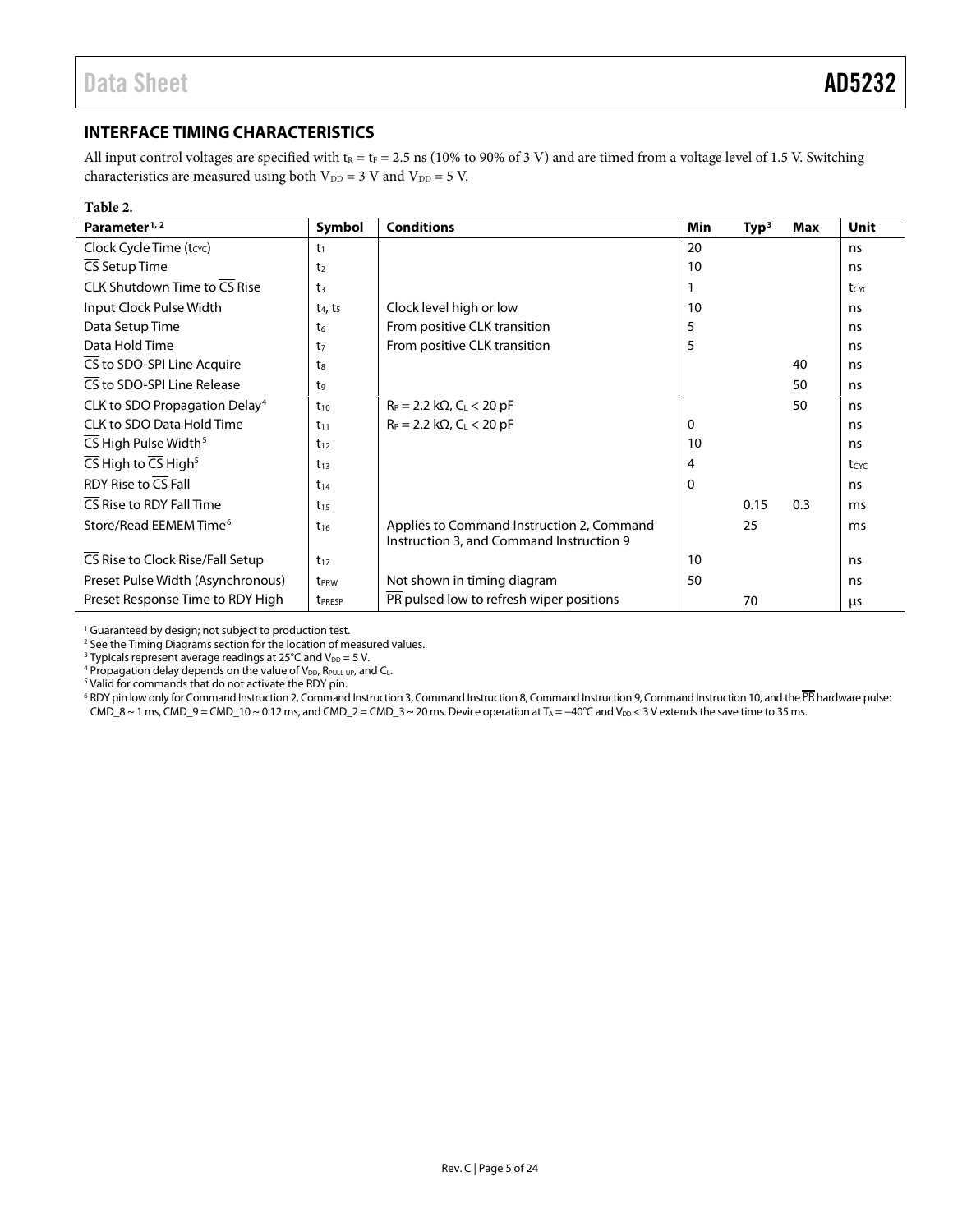02618-002

02618-002

#### <span id="page-5-0"></span>**Timing Diagrams**



**NOTES**

1. B24 IS AN EXTRA BIT THAT IS NOT DEFINED, BUT IT IS USUALLY THE LSB OF THE CHARACTER THAT WAS PREVIOUSLY TRANSMITTED.<br>2. THE CPOL = 1 MICROCONTROLLER COMMAND ALIGNS THE INCOMING DATA TO THE POSITIVE EDGE OF THE CLOCK.

Figure 2. CPHA  $= 1$ 



Figure 3. CPHA =  $0$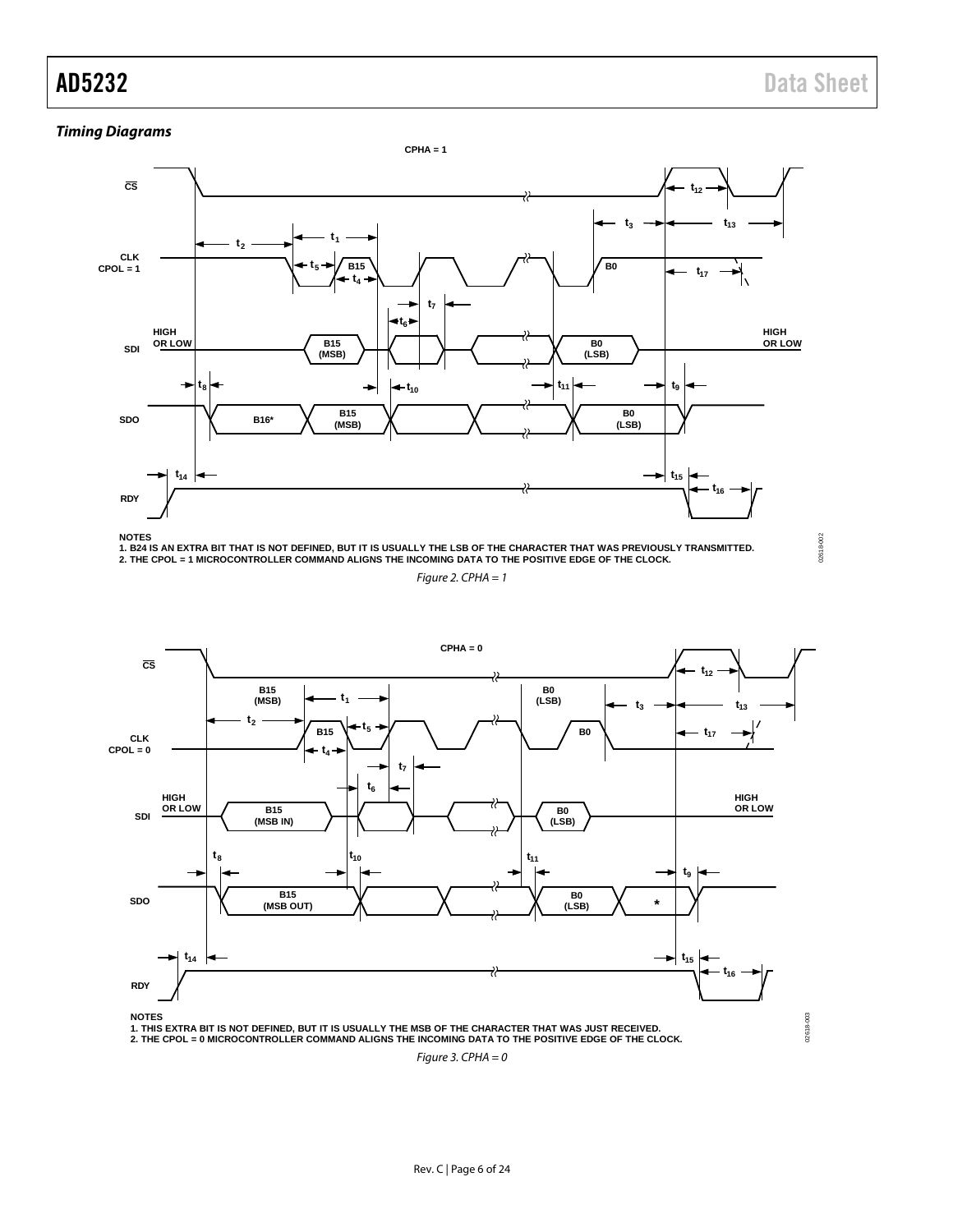# <span id="page-6-0"></span>ABSOLUTE MAXIMUM RATINGS

 $T_A = 25$ °C, unless otherwise noted.

#### **Table 3.**

| Parameter                                               | Rating                                   |
|---------------------------------------------------------|------------------------------------------|
| V <sub>DD</sub> to GND                                  | $-0.3 V + 7 V$                           |
| Vss to GND                                              | $+0.3 V, -7 V$                           |
| V <sub>DD</sub> to Vss                                  | 7 V                                      |
| V <sub>A</sub> , V <sub>B</sub> , V <sub>w</sub> to GND | $V_{SS}$ – 0.3 V, $V_{DD}$ + 0.3 V       |
| $A_x - B_x$ , $A_x - W_x$ , $B_x - W_x$                 |                                          |
| Intermittent <sup>1</sup>                               | $\pm 20$ mA                              |
| Continuous                                              | $±2$ mA                                  |
| Digital Inputs and Output Voltage to GND                | $-0.3$ V, V <sub>DD</sub> + 0.3 V        |
| Operating Temperature Range <sup>2</sup>                | $-40^{\circ}$ C to $+85^{\circ}$ C       |
| Maximum Junction Temperature (T <sub>J</sub> max)       | $150^{\circ}$ C                          |
| Storage Temperature Range                               | $-65^{\circ}$ C to $+150^{\circ}$ C      |
| Lead Temperature, Soldering                             |                                          |
| Vapor Phase (60 sec)                                    | $215^{\circ}$ C                          |
| Infrared (15 sec)                                       | 220°C                                    |
| Package Power Dissipation                               | (T) max $-\mathrm{T_A}$ )/ $\theta_{JA}$ |

<sup>1</sup> Maximum terminal current is bounded by the maximum current handling of the switches, maximum power dissipation of the package, and maximum applied voltage across any two of the A, B, and W terminals at a given resistance.

<sup>2</sup> Includes programming of nonvolatile memory.

Stresses above those listed under Absolute Maximum Ratings may cause permanent damage to the device. This is a stress rating only; functional operation of the device at these or any other conditions above those listed in the operational sections of this specification is not implied. Exposure to absolute maximum rating conditions for extended periods may affect device reliability.

#### <span id="page-6-1"></span>**THERMAL RESISTANCE**

 $\theta_{JA}$  is specified for the worst-case conditions, that is, a device soldered in a circuit board for surface-mount packages.

#### **Table 4. Thermal Resistance**

| Package Type          |    | Unit |
|-----------------------|----|------|
| 16-Lead TSSOP (RU-16) | 28 | /M   |

#### <span id="page-6-2"></span>**ESD CAUTION**



ESD (electrostatic discharge) sensitive device. Charged devices and circuit boards can discharge without detection. Although this product features patented or proprietary protection circuitry, damage may occur on devices subjected to high energy ESD. Therefore, proper ESD precautions should be taken to avoid performance degradation or loss of functionality.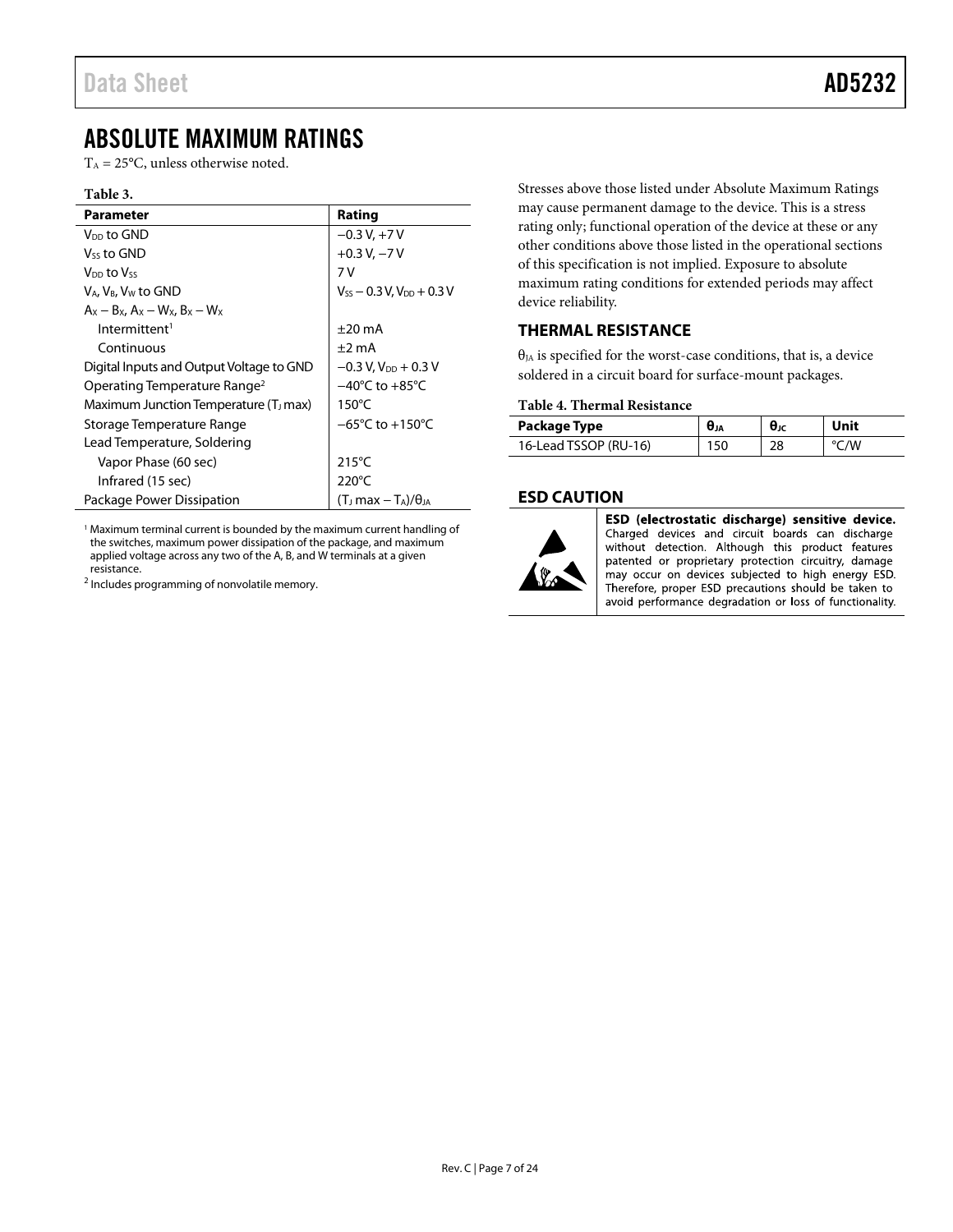# <span id="page-7-0"></span>PIN CONFIGURATION AND FUNCTION DESCRIPTIONS



#### **Table 5. Pin Function Descriptions**

| <b>Pin</b>   |                          |                                                                                                                                                                                                                                                                                                                                 |
|--------------|--------------------------|---------------------------------------------------------------------------------------------------------------------------------------------------------------------------------------------------------------------------------------------------------------------------------------------------------------------------------|
| No.          | <b>Mnemonic</b>          | <b>Description</b>                                                                                                                                                                                                                                                                                                              |
| $\mathbf{1}$ | <b>CLK</b>               | Serial Input Register Clock. Shifts in one bit at a time on positive clock edges.                                                                                                                                                                                                                                               |
| 2            | <b>SDI</b>               | Serial Data Input. The MSB is loaded first.                                                                                                                                                                                                                                                                                     |
| 3            | <b>SDO</b>               | Serial Data Output. This open-drain output requires an external pull-up resistor. Command Instruction 9 and Command<br>Instruction 10 activate the SDO output (see Table 8). Other commands shift out the previously loaded SDI bit pattern<br>delayed by 16 clock pulses, allowing daisy-chain operation of multiple packages. |
| 4            | <b>GND</b>               | Ground, Logic Ground Reference.                                                                                                                                                                                                                                                                                                 |
| 5            | Vss                      | Negative Power Supply. Connect to 0 V for single-supply applications.                                                                                                                                                                                                                                                           |
| 6            | A1                       | Terminal A of RDAC1.                                                                                                                                                                                                                                                                                                            |
| 7            | W1                       | Wiper Terminal W of RDAC1, ADDR (RDAC1) = $0x0$ .                                                                                                                                                                                                                                                                               |
| 8            | <b>B1</b>                | Terminal B of RDAC1.                                                                                                                                                                                                                                                                                                            |
| 9            | B <sub>2</sub>           | Terminal B of RDAC2.                                                                                                                                                                                                                                                                                                            |
| 10           | W <sub>2</sub>           | Wiper Terminal W of RDAC2, ADDR (RDAC2) = $0x1$ .                                                                                                                                                                                                                                                                               |
| 11           | A2                       | Terminal A of RDAC2.                                                                                                                                                                                                                                                                                                            |
| 12           | <b>V<sub>DD</sub></b>    | Positive Power Supply.                                                                                                                                                                                                                                                                                                          |
| 13           | <b>WP</b>                | Write Protect. When active low, WP prevents any changes to the present register contents, except PR, Command<br>Instruction 1, and Command Instruction 8, which refresh the RDACx register from EEMEM. Execute an NOP instruction<br>(Command Instruction 0) before returning WP to logic high.                                 |
| 14           | PR                       | Hardware Override Preset. Refreshes the scratch pad register with current contents of the EEMEMx register. Factory<br>default loads Midscale 0x80 until EEMEMx is loaded with a new value by the user (PR is activated at the logic high<br>transition).                                                                        |
| 15           | $\overline{\mathsf{CS}}$ | Serial Register Chip Select, Active Low. Serial register operation takes place when CS returns to logic high.                                                                                                                                                                                                                   |
| 16           | <b>RDY</b>               | Ready. This active-high, open-drain output requires a pull-up resistor. Identifies completion of Command Instruction 2,<br>Command Instruction 3, Command Instruction 8, Command Instruction 9, Command Instruction 10, and PR.                                                                                                 |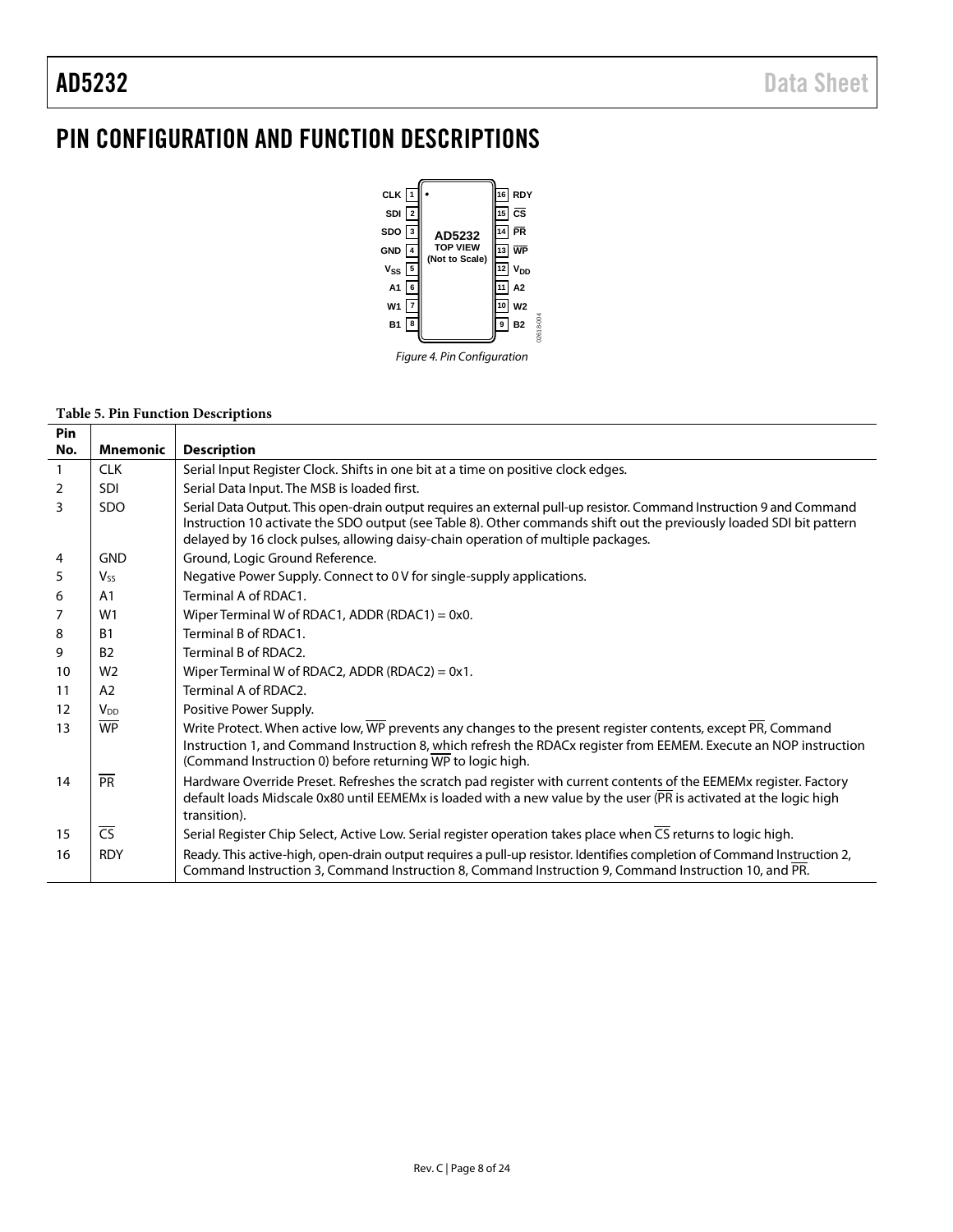# <span id="page-8-0"></span>TYPICAL PERFORMANCE CHARACTERISTICS



*Figure 5. INL vs. Code; TA = −40°C, +25°C, +85°C Overlay*



*Figure 6. DNL vs. Code; TA = −40°C, +25°C, +85°C Overlay*



*Figure 7. R-DNL vs. Code; RAB = 10 kΩ, 50 kΩ, 100 kΩ Overlay*



*Figure 8. ΔR<sub>WB</sub>*/ $\Delta T$  *vs. Code; R<sub>AB</sub>* = 10 kΩ,  $V_{DD}$  = 5 V







*Figure 10. ICM vs. Temperature (Se[e Figure 30\)](#page-12-0)*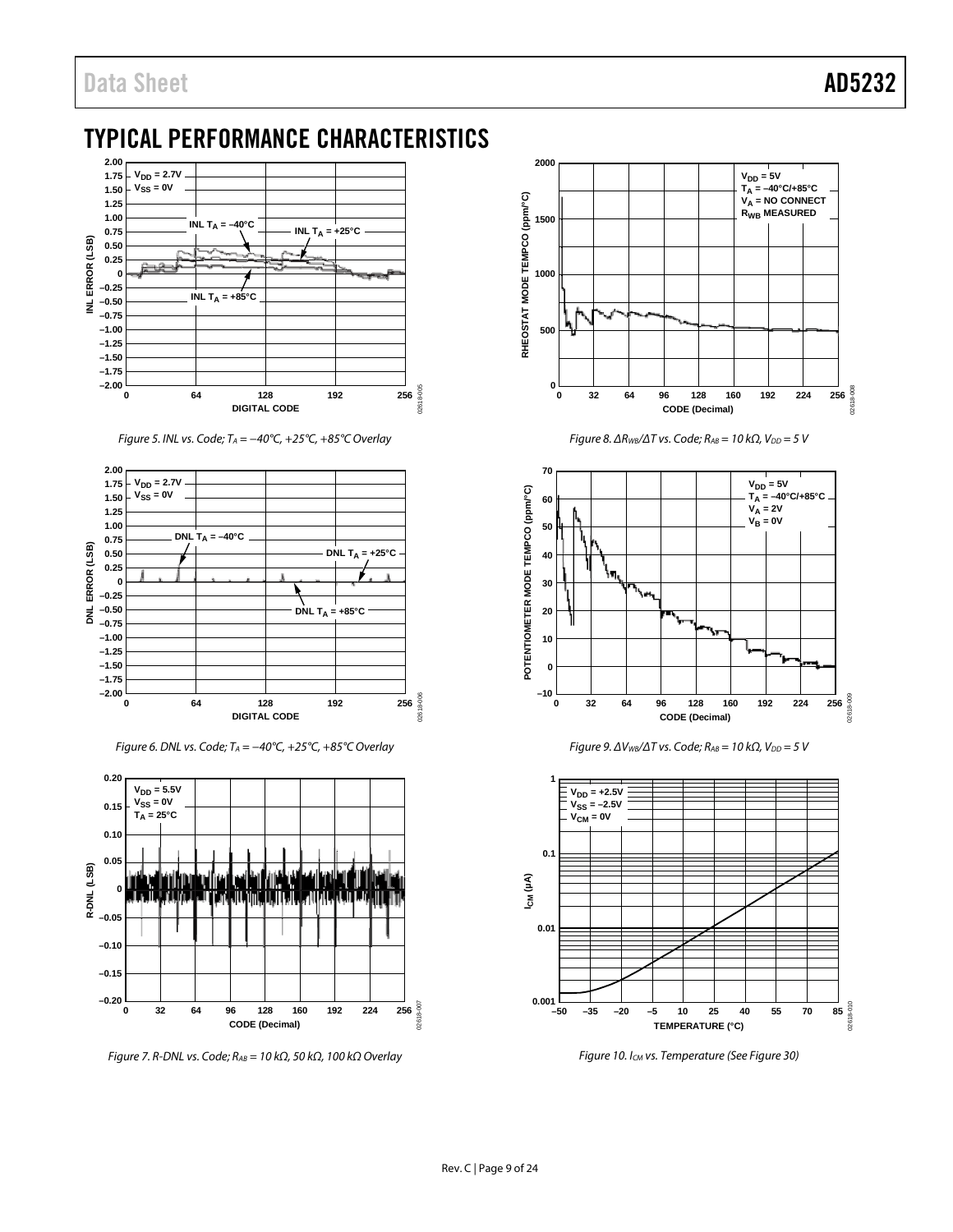<span id="page-9-1"></span>

<span id="page-9-0"></span>Rev. C | Page 10 of 24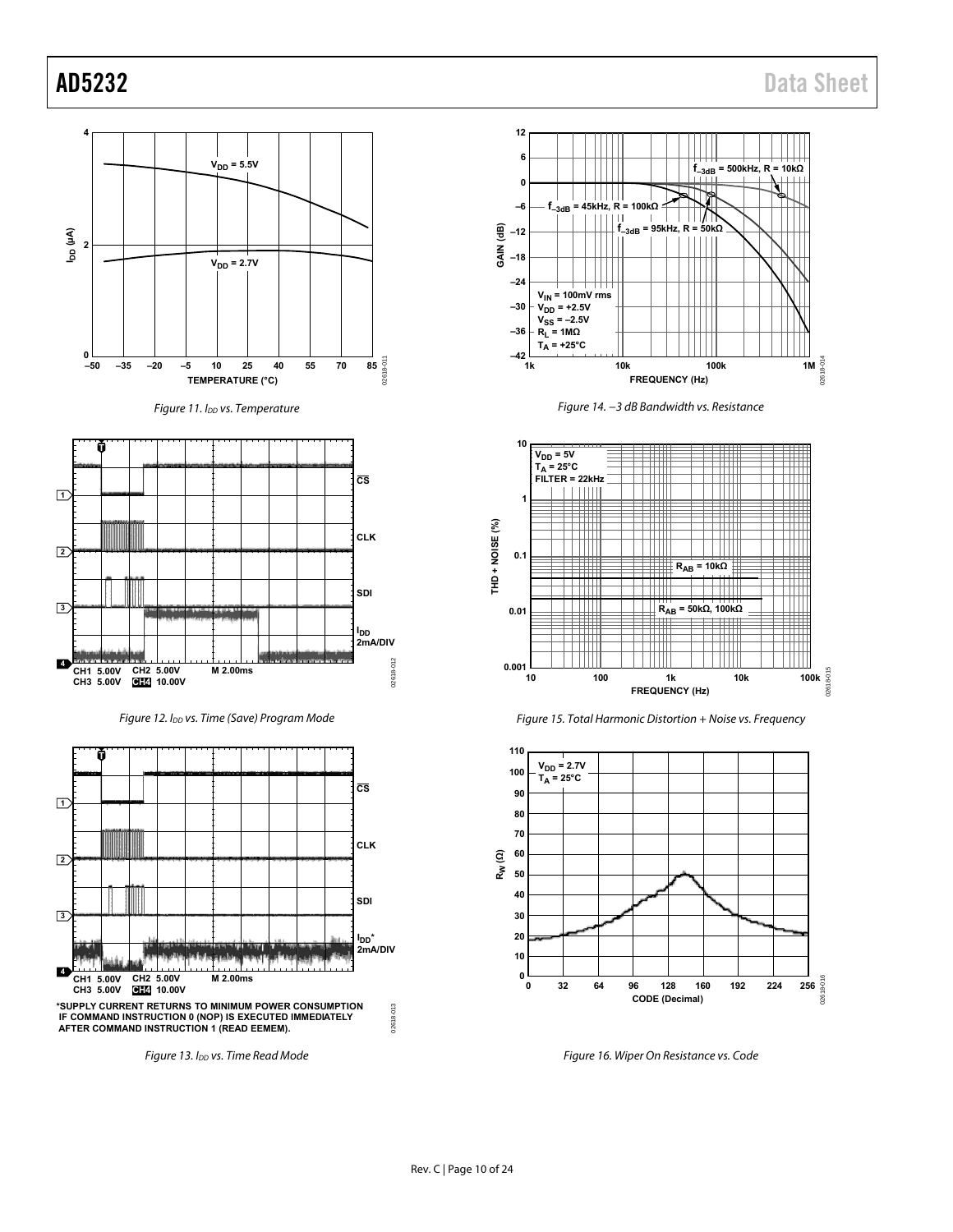

*Figure 17. Gain vs. Frequency vs. Code, RAB = 10 kΩ*



*Figure 18. Gain vs. Frequency vs. Code, RAB = 50 kΩ*



*Figure 19. Gain vs. Frequency vs. Code, RAB = 100 kΩ*







*Figure 21. Analog Crosstalk vs. Frequency (Se[e Figure 31\)](#page-12-1)*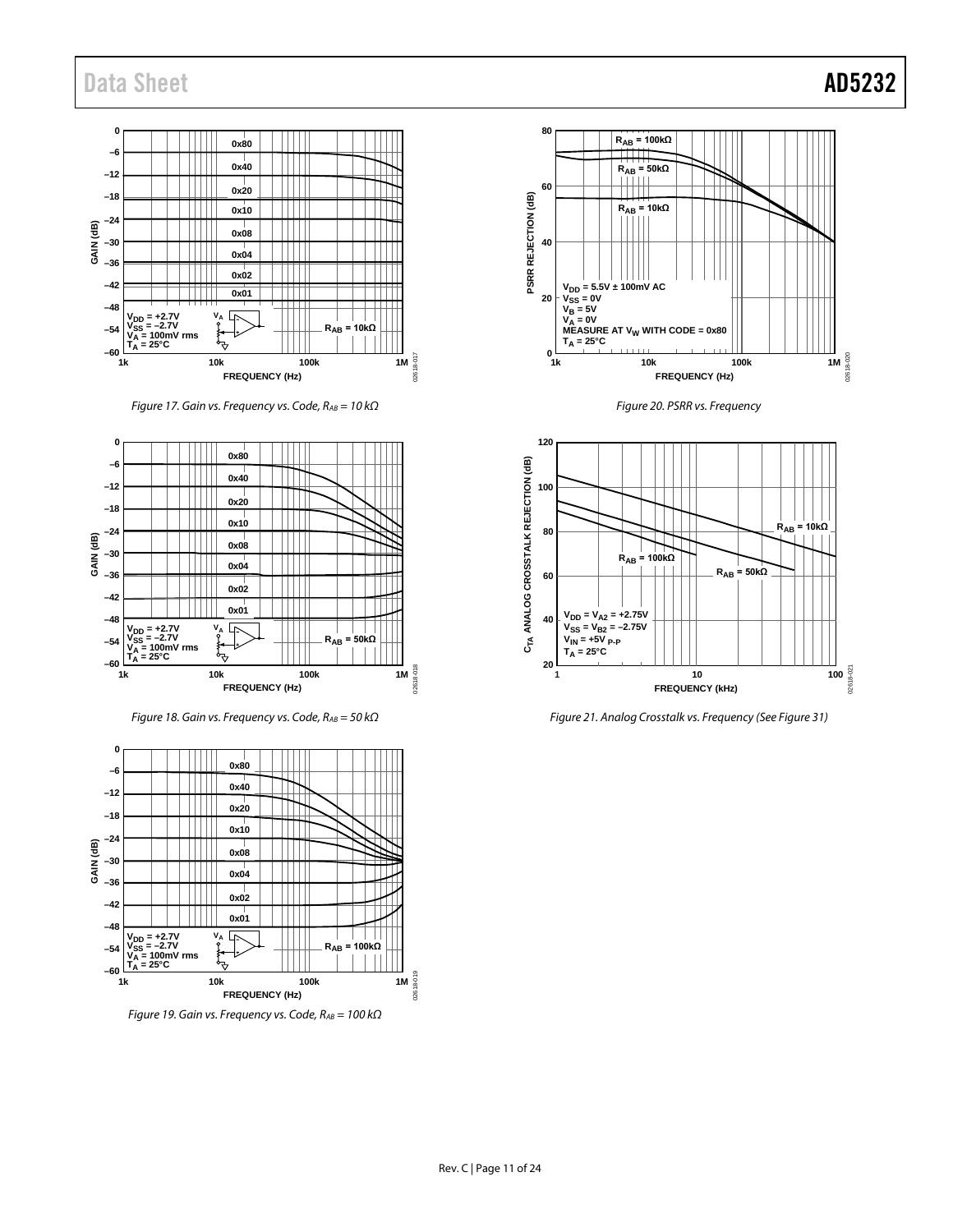# <span id="page-11-0"></span>TEST CIRCUITS

[Figure 22](#page-11-1) to [Figure 32](#page-12-2) define the test conditions that are used in the [Specifications](#page-2-0) section.



<span id="page-11-1"></span>*Figure 22. Resistor Position Nonlinearity Error (Rheostat Operation; R-INL, R-DNL)*



<span id="page-11-2"></span>*Figure 23. Potentiometer Divider Nonlinearity Error (INL, DNL)*



*Figure 24. Wiper Resistance*



*Figure 25. Power Supply Sensitivity (PSS, PSRR)*



*Figure 26. Inverting Gain*



*Figure 27. Noninverting Gain*



*Figure 28. Gain vs. Frequency*



*Figure 29. Incremental On Resistance*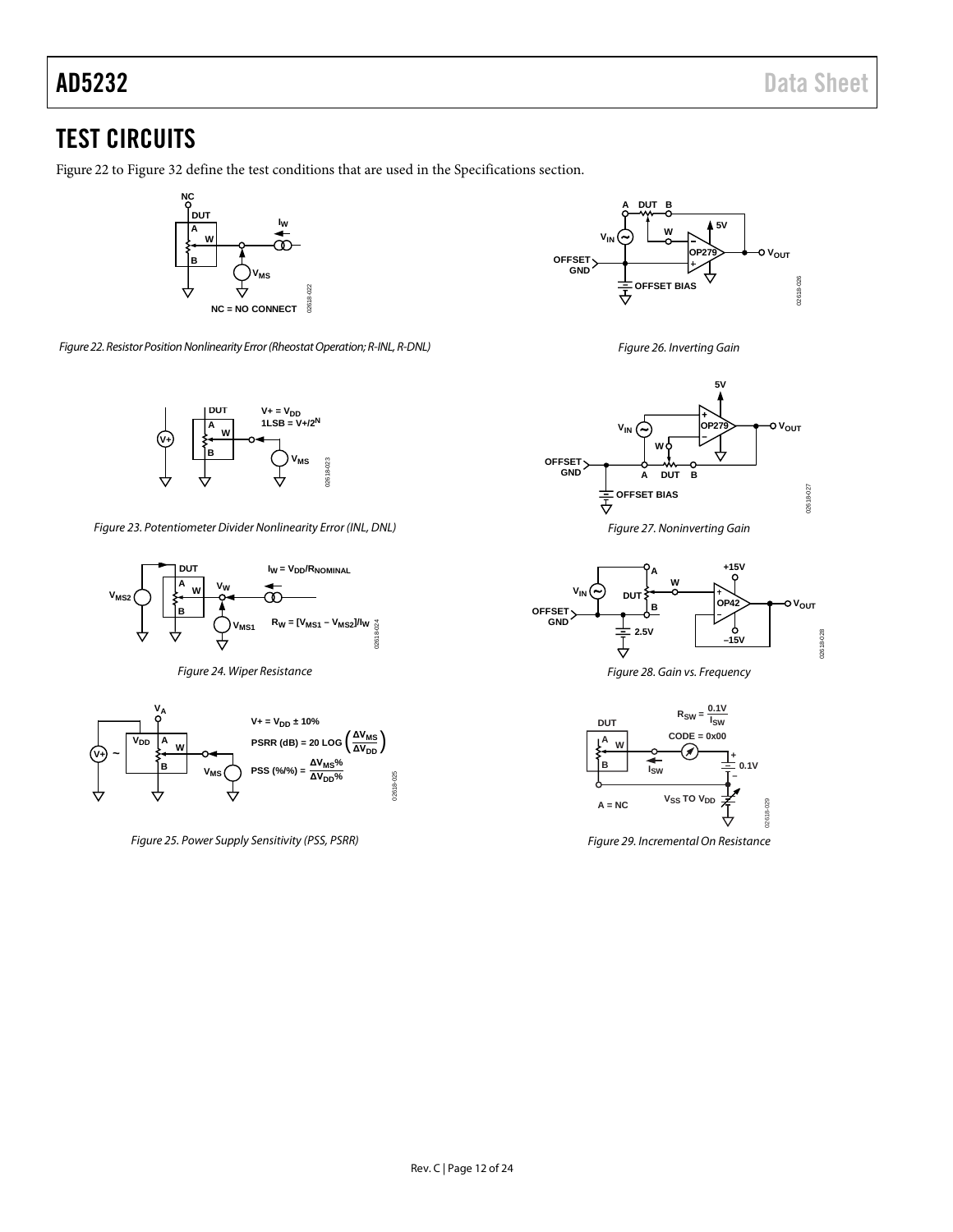



<span id="page-12-0"></span>*Figure 30. Common-Mode Leakage Current*



<span id="page-12-1"></span>*Figure 31. Analog Crosstalk*

02618-031

02618-031

<span id="page-12-2"></span>*Figure 32. Load Circuit for Measuring V<sub>OH</sub> and V<sub>OL</sub>*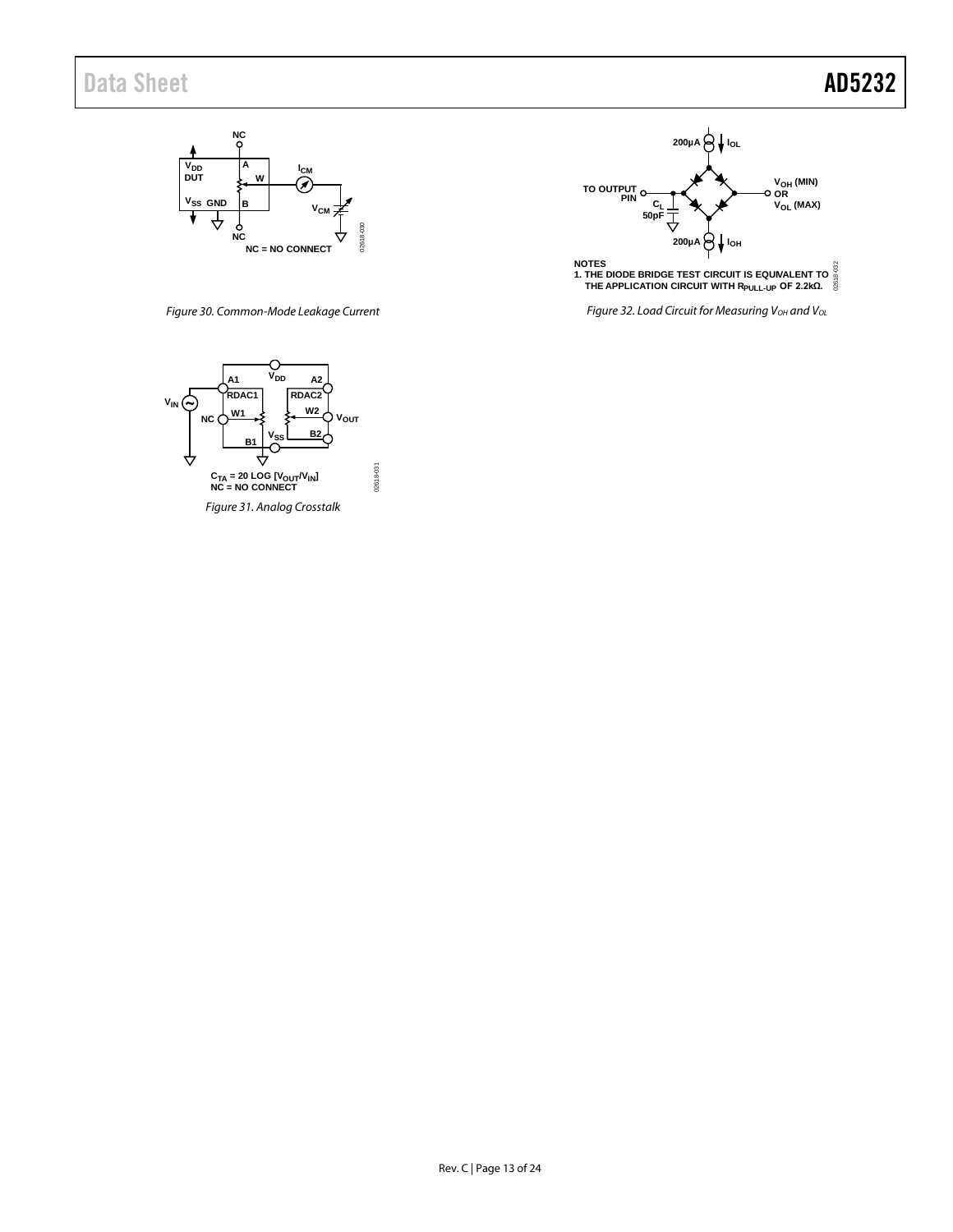# <span id="page-13-0"></span>THEORY OF OPERATION

The [AD5232](http://www.analog.com/AD5232?doc=AD5232.pdf) digital potentiometer is designed to operate as a true variable resistor replacement device for analog signals that remain within the terminal voltage range of  $V_{SS} < V_{TERM} < V_{DD}$ .

The basic voltage range is limited to a  $|V_{DD} - V_{SS}|$  < 5.5 V. The digital potentiometer wiper position is determined by the RDACx register contents. The RDACx register acts as a scratch pad register, allowing as many value changes as necessary to place the potentiometer wiper in the correct position. The scratch pad register can be programmed with any position value using the standard SPI serial interface mode by loading the complete representative data-word. When a desirable position is found, this value can be saved into a corresponding EEMEMx register. Thereafter, the wiper position is always set at that position for any future on-off-on power supply sequence. The EEMEM save process takes approximately 25 ms. During this time, the shift register is locked, preventing any changes from taking place. The RDY pin indicates the completion of this EEMEM save.

### <span id="page-13-1"></span>**SCRATCH PAD AND EEMEM PROGRAMMING**

The scratch pad register (RDACx register) directly controls the position of the digital potentiometer wiper. When the scratch pad register is loaded with all 0s, the wiper is connected to Terminal B of the variable resistor. When the scratch pad register is loaded with midscale code (1/2 of full-scale position), the wiper is connected to the middle of the variable resistor. When the scratch pad is loaded with full-scale code, which is all 1s, the wiper connects to Terminal A. Because the scratch pad register is a standard logic register, there is no restriction on the number of changes allowed. The EEMEMx registers have a program erase/write cycle limitation that is described in th[e Flash/EEMEM](#page-20-1)  [Reliability](#page-20-1) section.

### <span id="page-13-2"></span>**BASIC OPERATION**

The basic mode of setting the variable resistor wiper position (by programming the scratch pad register) is accomplished by loading the serial data input register with Command Instruction 11, which includes the desired wiper position data. When the desired wiper position is found, the user loads the serial data input register with Command Instruction 2, which copies the desired wiper position data into the corresponding nonvolatile EEMEMx register. After 25 ms, the wiper position is permanently stored in the corresponding nonvolatile EEMEM location. [Table 6](#page-13-5) provides an application programming example listing the sequence of serial data input (SDI) words and the corresponding serial data output appearing at the serial data output (SDO) pin in hexadecimal format.

At system power-on, the scratch pad register is refreshed with the last value saved in the EEMEMx register. The factory preset EEMEM value is midscale. The scratch pad (wiper) register can be refreshed with the current contents of the nonvolatile EEMEMx register under hardware control by pulsing the PR pin.

The application programming example shown i[n Table 6](#page-13-5) lists two digital potentiometers set to independent data values. The wiper positions are then saved in the corresponding nonvolatile EEMEMx registers.

<span id="page-13-5"></span>

|  | Table 6. Application Programming Example |  |
|--|------------------------------------------|--|
|  |                                          |  |

| Table of <i>Application 1 Togramming Litampic</i> |                        |                                                                                        |  |  |  |
|---------------------------------------------------|------------------------|----------------------------------------------------------------------------------------|--|--|--|
| <b>SDI</b>                                        | <b>SDO</b>             | <b>Action</b>                                                                          |  |  |  |
| 0xB040                                            | $0x$ XXXX <sup>1</sup> | Loads 0x40 data into the RDAC1 register;<br>Wiper W1 moves to 1/4 full-scale position. |  |  |  |
| 0x20XX <sup>1</sup>                               | 0xB040                 | Saves a copy of the RDAC1 register contents<br>into the corresponding EEMEM1 register. |  |  |  |
| 0xB180                                            | 0x20XX <sup>1</sup>    | Loads 0x80 data into the RDAC2 register;<br>Wiper W2 moves to 1/2 full-scale position. |  |  |  |
| 0x21XX <sup>1</sup>                               | 0xB180                 | Saves a copy of the RDAC2 register contents<br>into the corresponding EEMEM2 register. |  |  |  |

 $<sup>1</sup> X = don't care$ </sup>

Note that the PR pulse first sets the wiper at midscale when it is brought to Logic 0. Then, on the positive transition to logic high, it reloads the DAC wiper register with the contents of EEMEMx. Many additional advanced programming commands are available to simplify the variable resistor adjustment process.

For example, the wiper position can be changed, one step at a time, by using the software controlled increment/decrement command instructions. The wiper position can be also be changed, 6 dB at a time, by using the shift left/right command instructions. After an increment, decrement, or shift command instruction is loaded into the shift register, subsequent  $\overline{\text{CS}}$  strobes repeat this command instruction. This is useful for push-button control applications (see the [Advanced Control Modes](#page-16-0) section). The SDO pin is available for daisy chaining and for readout of the internal register contents. The serial input data register uses a 16-bit instruction/address/data-word.

### <span id="page-13-3"></span>**EEMEM PROTECTION**

The write protect  $(\overline{\text{WP}})$  pin disables any changes of the scratch pad register contents, regardless of the software commands, except that the EEMEM setting can be refreshed using Instruction Command 8 and  $\overline{\text{PR}}$ . Therefore, the  $\overline{\text{WP}}$  pin provides a hardware EEMEM protection feature. Execute an NOP command (Command Instruction 0) before returning  $\overline{WP}$  to logic high.

### <span id="page-13-4"></span>**DIGITAL INPUT/OUTPUT CONFIGURATION**

All digital inputs are ESD protected, high input impedance that can be driven directly from most digital sources. The PR and WP pins, which are active at logic low, must be biased to  $V_{DD}$  if they are not being used. No internal pull-up resistors are present on any digital input pins.

The SDO and RDY pins are open-drain, digital outputs when pullup resistors are needed, but only if these functions are in use. A resistor value in the range of 1 k $\Omega$  to 10 k $\Omega$  optimizes the power and switching speed trade-off.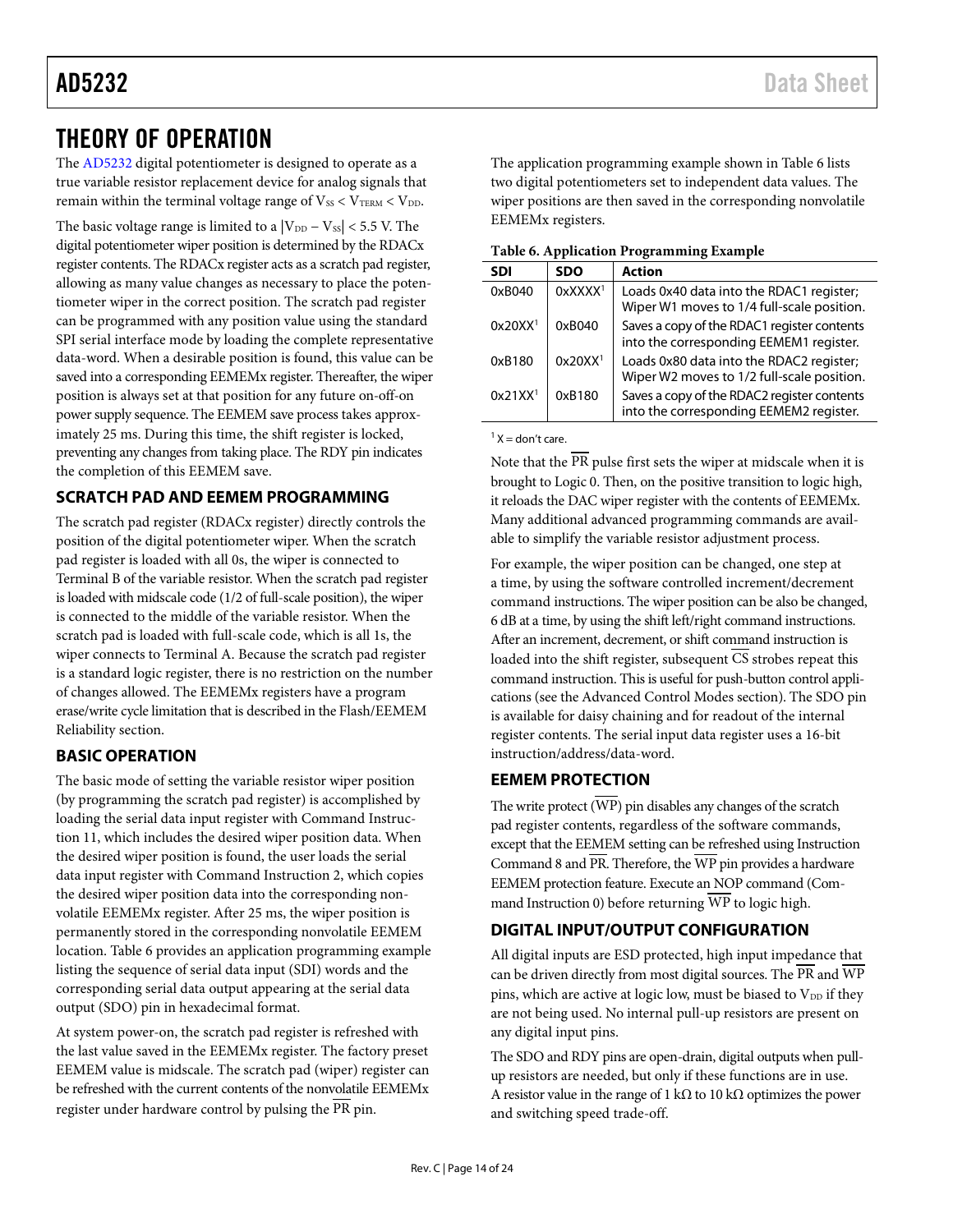#### <span id="page-14-0"></span>**SERIAL DATA INTERFACE**

The [AD5232](http://www.analog.com/AD5232?doc=AD5232.pdf) contains a 4-wire SPI-compatible digital interface (SDI, SDO, CS, and CLK) and uses a 16-bit serial data-word that is loaded MSB first. The format of the SPI-compatible word is shown in [Table 7.](#page-15-1) The chip select (CS) pin must be held low until the complete data-word is loaded into the SDI pin. When CS returns high, the serial data-word is decoded according to the instructions in [Table 8.](#page-15-0) The command bits (Cx) control the operation of the digital potentiometer. The address bits (Ax) determine which register is activated. The data bits (Dx) are the values that are loaded into the decoded register. [Table 9](#page-17-3) provides an address map of the EEMEM locations. The last command instruction executed prior to a period of no programming activity should be the no operation (NOP) command instruction (Command Instruction 0). This instruction places the internal logic circuitry in a minimum power dissipation state.



*Figure 33. Equivalent Digital Input/Output Logic*

<span id="page-14-2"></span>The [AD5232](http://www.analog.com/AD5232?doc=AD5232.pdf) has an internal counter that counts a multiple of 16 bits (per frame) for proper operation. For example, th[e AD5232](http://www.analog.com/AD5232?doc=AD5232.pdf) works with a 16-bit or 32-bit word, but it cannot work properly with a 15-bit or 17-bit word. To prevent data from mislocking (due to noise, for example), the counter resets if the count is not a multiple of 4 when CS goes high, but the data remains in the register if the count is a multiple of 4. In addition, th[e AD5232](http://www.analog.com/AD5232?doc=AD5232.pdf) has a subtle feature whereby, if CS is pulsed without CLK and SDI, the part repeats the previous command (except during powerup). As a result, care must be taken to ensure that no excessive noise exists in the CLK or CS line that may alter the effective number of bits pattern.

The equivalent serial data input and output logic is shown in [Figure 33.](#page-14-2) The open-drain SDO is disabled whenever CS is logic high. The SPI interface can be used in two slave modes: CPHA = 1,  $CPOL = 1$ ; and  $CPHA = 0$ ,  $CPOL = 0$ .  $CPHA$  and  $CPOL$  refer to the control bits that dictate SPI timing in the following microprocessors and MicroConverter® devices: th[e ADuC812](http://www.analog.com/ADUC812?doc=AD5232.pdf) and the [ADuC824,](http://www.analog.com/ADUC824?doc=AD5232.pdf) the M68HC11, and the MC68HC16R1/916R1. ESD protection of the digital inputs is shown i[n Figure 34](#page-14-3) an[d Figure 35.](#page-14-4)



<span id="page-14-3"></span>*Figure 34. Equivalent ESD Digital Input Protection*



*Figure 35. Equivalent WP Input Protection*

#### <span id="page-14-4"></span><span id="page-14-1"></span>**DAISY-CHAINING OPERATION**

The SDO pin serves two purposes: it can be used to read back the contents of the wiper setting and the EEMEM using Command Instruction 9 and Command Instruction 10 (se[e Table 8\)](#page-15-0), or it can be used for daisy-chaining multiple devices.The remaining command instructions are valid for daisy-chaining multiple devices in simultaneous operations. Daisy chaining minimizes the number of port pins required from the controlling IC (see [Figure 36\)](#page-14-5). The SDO pin contains an open-drain N-channel FET that requires a pull-up resistor if this function is used. As shown i[n Figure 36,](#page-14-5)  users must tie the SDO pin of one package to the SDI pin of the next package. Users may need to increase the clock period because the pull-up resistor and the capacitive loading at the SDO-to-SDI interface may require additional time delay between subsequent packages. If two [AD5232s](http://www.analog.com/AD5232?doc=AD5232.pdf) are daisy-chained, 32 bits of data are required. The first 16 bits go to U2, and the second 16 bits with the same format go to U1. The 16 bits are formatted to contain the 4-bit instruction, followed by the 4-bit address, followed by the eight bits of data. The CS pin should be kept low until all 32 bits are locked into their respective serial registers. The  $\overline{\text{CS}}$  pin is then pulled high to complete the operation.



<span id="page-14-5"></span>*Figure 36. Daisy-Chain Configuration Using the SDO*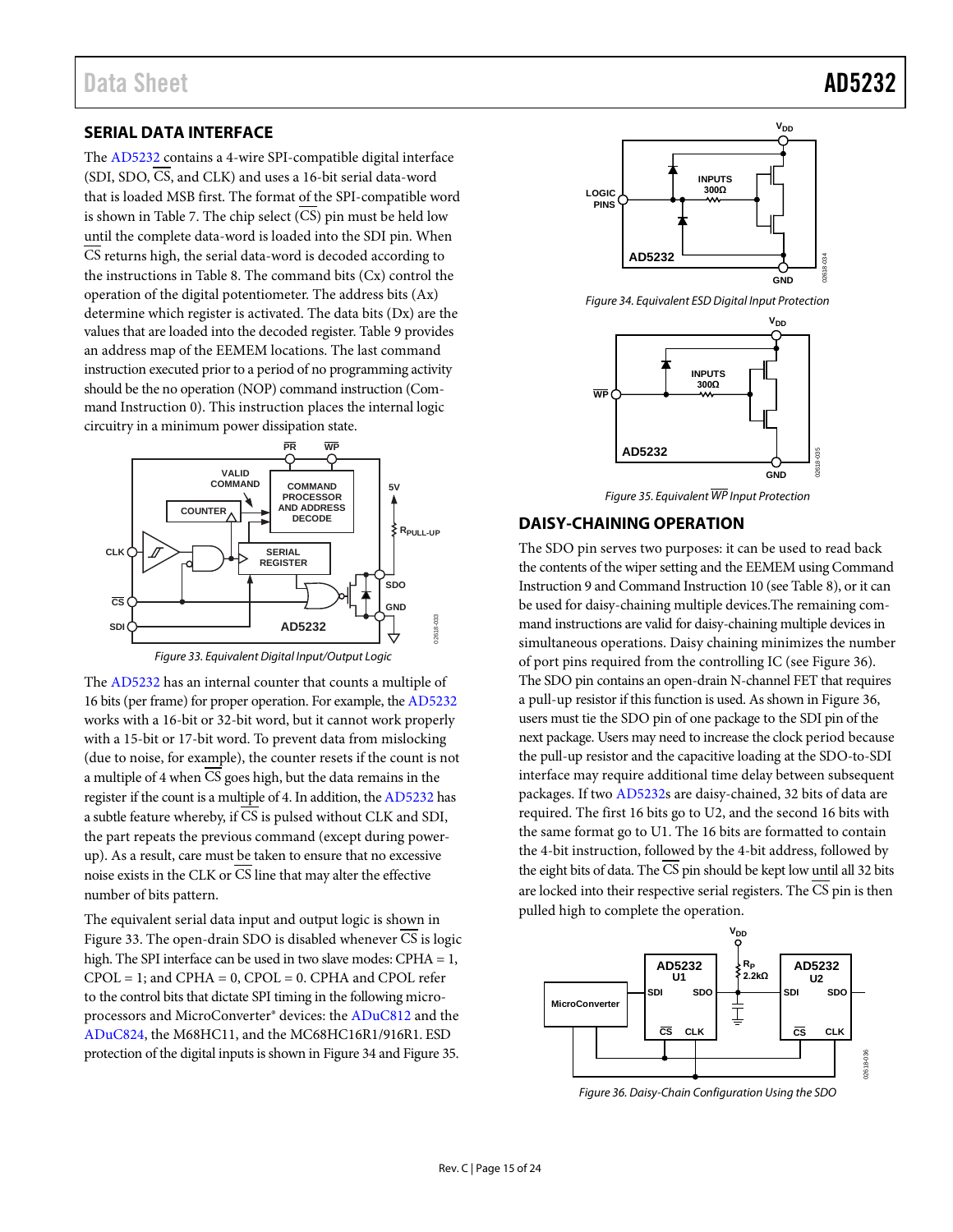Command bits are identified as Cx, address bits are Ax, and data bits are Dx. The command instruction codes are defined in [Table 8.](#page-15-0) The SDO output shifts out the last eight bits of data clocked into the serial register for daisy-chain operation, with the following exception: after Command Instruction 9 or Command Instruction 10, the selected internal register data is present in Data Byte 0. The command instructions following Command Instruction 9 and Command Instruction 10 must be full 16-bit

data-words to completely clock out the contents of the serial register. The RDACx register is a volatile scratch pad register that is refreshed at power-on from the corresponding nonvolatile EEMEMx register. The increment, decrement, and shift command instructions ignore the contents of Data Byte 0 in the shift register. Execution of the operation noted i[n Table 8](#page-15-0) occurs when the  $\overline{\text{CS}}$  strobe returns to logic high. Execution of an NOP instruction minimizes power dissipation.

<span id="page-15-1"></span>

| Table 7. 16-Bit Serial Data Word |  |  |  |  |
|----------------------------------|--|--|--|--|
|----------------------------------|--|--|--|--|

<span id="page-15-0"></span>**Table 8. Instruction/Operation Truth Table**

| <b>MSB</b>     |             |                    |              |            |              |           |                |           |                |                |                |                |                                                   |                | LSB            |
|----------------|-------------|--------------------|--------------|------------|--------------|-----------|----------------|-----------|----------------|----------------|----------------|----------------|---------------------------------------------------|----------------|----------------|
| <b>B15</b>     | <b>B14</b>  | <b>B13</b>         | <b>B12</b>   | <b>B11</b> | <b>B10</b>   | <b>B9</b> | B <sub>8</sub> | <b>B7</b> | <b>B6</b>      | <b>B5</b>      | <b>B4</b>      | <b>B3</b>      | <b>B2</b>                                         | <b>B1</b>      | B <sub>0</sub> |
| C <sub>3</sub> | $\sim$<br>∽ | $\sim$<br>$\sim$ 1 | $\sim$<br>cυ | A3         | $\sim$<br>A2 | A1        | A <sub>0</sub> | D7        | D <sub>6</sub> | D <sub>5</sub> | D <sub>4</sub> | D <sub>3</sub> | D <sub>2</sub><br>the contract of the contract of | D <sub>1</sub> | D <sub>0</sub> |

|                |                | raoic o, mon action, o peration Train Taoic<br><b>Instruction Byte 1</b> |                |                |                |              |             | Data Byte 0    |                           |                |                |                |                |                           |                |                |                                                                                                                                                                                                                     |
|----------------|----------------|--------------------------------------------------------------------------|----------------|----------------|----------------|--------------|-------------|----------------|---------------------------|----------------|----------------|----------------|----------------|---------------------------|----------------|----------------|---------------------------------------------------------------------------------------------------------------------------------------------------------------------------------------------------------------------|
| Comm.<br>Inst. | <b>B15</b>     |                                                                          |                |                |                |              |             | <b>B8</b>      | <b>B7</b>                 |                |                |                |                |                           |                | <b>BO</b>      |                                                                                                                                                                                                                     |
| No.            | C <sub>3</sub> | C <sub>2</sub>                                                           | C <sub>1</sub> | C <sub>0</sub> | A <sub>3</sub> | A2           | A1          | A <sub>0</sub> | D7                        | D <sub>6</sub> | D <sub>5</sub> | D <sub>4</sub> | D <sub>3</sub> | D <sub>2</sub>            | D <sub>1</sub> | D <sub>0</sub> | <b>Operation</b>                                                                                                                                                                                                    |
| $\Omega$       | $\Omega$       | $\Omega$                                                                 | $\Omega$       | $\Omega$       | X              | X            | X           | X              | $\overline{X}$            | $\overline{X}$ | X              | X              | X              | $\overline{X}$            | X              | X              | No operation (NOP). Do nothing.                                                                                                                                                                                     |
| $\mathbf{1}$   | 0              | $\mathbf 0$                                                              | $\overline{0}$ | $\mathbf{1}$   | $\mathbf 0$    | $\mathbf 0$  | $\mathbf 0$ | A <sub>0</sub> | $\boldsymbol{\mathsf{x}}$ | X              | $\mathsf{x}$   | X              | $\mathsf{x}$   | $\boldsymbol{\mathsf{x}}$ | Χ              | $\mathsf{x}$   | Write contents of EEMEM (A0) to<br>the RDAC (A0) register. This com-<br>mand leaves the device in the read<br>program power state. To return<br>the part to the idle state, perform<br>Command Instruction 0 (NOP). |
| 2              | $\Omega$       | $\mathbf 0$                                                              |                |                | n              | 0            | $\Omega$    | A0             | X                         | X              | X              | X              | X              | X                         | X              | X              | Save wiper setting. Write<br>contents of RDAC (ADDR) to<br>EEMEM (A0).                                                                                                                                              |
| 3              | $\Omega$       | 0                                                                        | 1              | $\mathbf{1}$   |                |              | <b>ADDR</b> |                | D7                        | D <sub>6</sub> | D <sub>5</sub> | D <sub>4</sub> | D <sub>3</sub> | D <sub>2</sub>            | D <sub>1</sub> | D0             | Write contents of Serial Register<br>Data Byte 0 to EEMEM (ADDR).                                                                                                                                                   |
| 4              | $\mathbf{0}$   | 1                                                                        | 0              | $\mathbf{0}$   | 0              | 0            | 0           | A <sub>0</sub> | X                         | X              | X              | X              | X              | X                         | X              | X              | Decrement 6 dB right shift con-<br>tents of RDAC (A0). Stops at all 0s.                                                                                                                                             |
| 5              | 0              | $\mathbf{1}$                                                             | 0              | $\mathbf{1}$   | Χ              | X            | X           | X              | X                         | X              | X              | X              | Χ              | X                         | X              | X              | Decrement all 6 dB right shift<br>contents of all RDAC registers.<br>Stops at all 0s.                                                                                                                               |
| 6              | $\Omega$       | $\mathbf{1}$                                                             | 1              | $\Omega$       | 0              | 0            | 0           | A <sub>0</sub> | X                         | X              | X              | X              | X              | X                         | X              | X              | Decrement contents of RDAC (A0)<br>by 1. Stops at all 0s.                                                                                                                                                           |
| $\overline{7}$ | 0              | $\mathbf{1}$                                                             | 1              | $\mathbf{1}$   | Χ              | X            | X           | X              | X                         | X              | X              | X              | X              | $\mathsf{X}$              | X              | X              | Decrement contents of all RDAC<br>registers by 1. Stops at all 0s.                                                                                                                                                  |
| 8              | 1              | 0                                                                        | 0              | 0              | 0              | 0            | 0           | $\mathbf{0}$   | X                         | X              | X              | X              | X              | X                         | X              | X              | Reset. Load all RDACs with their<br>corresponding, previously saved<br><b>EEMEM</b> values.                                                                                                                         |
| 9              | $\mathbf{1}$   | $\mathbf 0$                                                              | 0              | 1              |                |              | <b>ADDR</b> |                | X                         | X              | X              | X              | X              | X                         | X              | X              | Write contents of EEMEM(ADDR)<br>to Serial Register Data Byte 0.                                                                                                                                                    |
| 10             | $\mathbf{1}$   | 0                                                                        | 1              | $\Omega$       | 0              | $\mathbf{0}$ | $\Omega$    | A <sub>0</sub> | X                         | X              | X              | X              | X              | $\mathsf{X}$              | X              | X              | Write contents of RDAC (A0) to<br>Serial Register Data Byte 0.                                                                                                                                                      |
| 11             | 1              | 0                                                                        | 1              | 1              | 0              | 0            | 0           | A <sub>0</sub> | D7                        | D <sub>6</sub> | D <sub>5</sub> | D <sub>4</sub> | D <sub>3</sub> | D <sub>2</sub>            | D <sub>1</sub> | D <sub>0</sub> | Write contents of Serial Register<br>Data Byte 0 to RDAC (A0).                                                                                                                                                      |
| 12             | 1              | 1                                                                        | 0              | 0              | 0              | 0            | 0           | A <sub>0</sub> | X                         | X              | X              | X              | X              | X                         | X              | X              | Increment 6 dB left shift contents<br>of RDAC (A0). Stops at all 1s.                                                                                                                                                |
| 13             | 1              | 1                                                                        | 0              | 1              | X              | Χ            | X           | X              | X                         | X              | X              | X              | X              | X                         | X              | X              | Increment all 6 dB left shift<br>contents of all RDAC registers.<br>Stops at all 1s.                                                                                                                                |
| 14             | 1              | 1                                                                        | 1              | 0              | 0              | 0            | 0           | A <sub>0</sub> | X                         | X              | X              | X              | X              | X                         | X              | X              | Increment contents of RDAC (A0)<br>by 1. Stops at all 1s.                                                                                                                                                           |
| 15             | 1              | 1                                                                        |                | 1              | X              | X            | X           | X              | X                         | X              | X              | X              | Χ              | X                         | Χ              | X              | Increment contents of all RDAC<br>registers by 1. Stops at all 1s.                                                                                                                                                  |

Rev. C | Page 16 of 24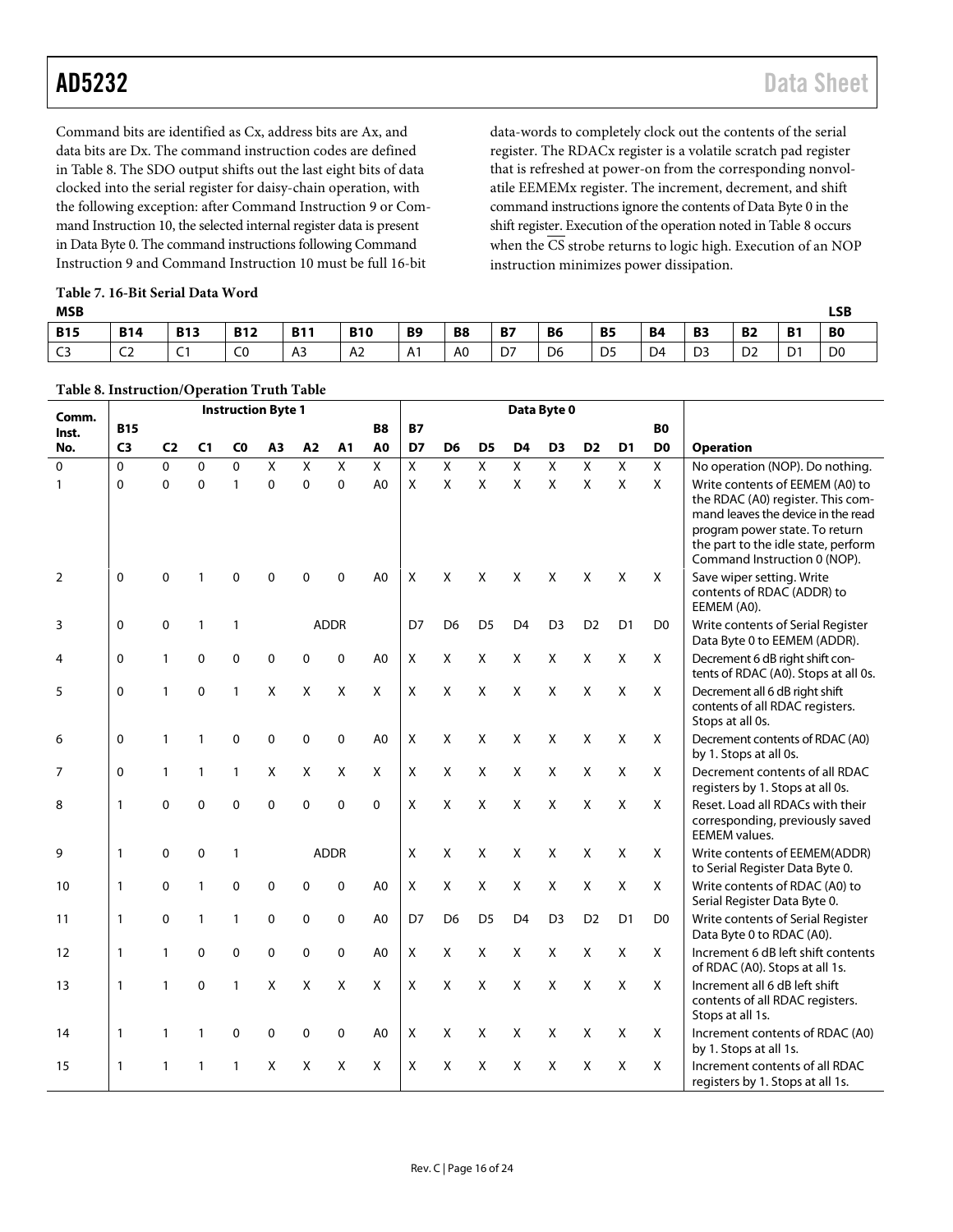#### <span id="page-16-0"></span>**ADVANCED CONTROL MODES**

Th[e AD5232](http://www.analog.com/AD5232?doc=AD5232.pdf) digital potentiometer contains a set of user programming features to address the wide variety of applications available to these universal adjustment devices. Key programming features include the following:

- Independently programmable read and write to all registers
- Simultaneous refresh of all RDAC wiper registers from corresponding internal EEMEM registers
- Increment and decrement command instructions for each RDAC wiper register
- Left and right bit shift of all RDAC wiper registers to achieve 6 dB level changes
- Nonvolatile storage of the present scratch pad RDACx register values into the corresponding EEMEMx register
- Fourteen extra bytes of user-addressable, electrical erasable memory

#### *Increment and Decrement Commands*

The increment and decrement command instructions (Command Instruction 14, Command Instruction 15, Command Instruction 6, and Command Instruction 7) are useful for the basic servo adjustment application. These commands simplify microcontroller software coding by eliminating the need to perform a readback of the current wiper position and then add a 1 to the register contents using the microcontroller adder. The microcontroller sends an increment command instruction (Command Instruction 14) to the digital potentiometer, which automatically moves the wiper to the next resistance segment position. The master increment command instruction (Command Instruction 15) moves all potentiometer wipers by one position from their present position to the next resistor segment position. The direction of movement is referenced to Terminal B. Thus, each Command Instruction 15 moves the wiper tap position farther from Terminal B.

#### *Logarithmic Taper Mode Adjustment*

Programming instructions allow decrement and increment wiper position control by an individual potentiometer or in a ganged potentiometer arrangement, where both wiper positions are changed at the same time. These settings are activated by the 6 dB decrement and 6 dB increment command instructions (Command Instruction 4 and Command Instruction 5, and Command Instruction 12 and Command Instruction 13, respectively). For example, starting with the wiper connected to Terminal B, executing nine increment instructions (Command Instruction 12) moves the wiper in 6 dB steps from the 0% of the R<sub>BA</sub> (Terminal B) position to the 100% of the R<sub>BA</sub> position of the [AD5232](http://www.analog.com/AD5232?doc=AD5232.pdf) 8-bit potentiometer. The 6 dB increment instruction doubles the value of the RDACx register contents each time the command is executed. When the wiper position is greater than midscale, the last 6 dB increment command instruction causes the wiper to go to the full-scale 255 code position. Any additional 6 dB instruction does not change the wiper position from full scale (RDACx register code = 255).

[Figure 37](#page-16-1) illustrates the operation of the 6 dB shifting function on the individual RDACx register data bits for the 8-bit [AD5232](http://www.analog.com/AD5232?doc=AD5232.pdf) example. Each line going down the table represents a successive shift operation. Note that the Left Shift 12 and Left Shift 13 command instructions were modified so that if the data in the RDACx register is equal to 0 and is left shifted, it is then set to Code 1.

In addition, the left shift commands were modified so that if the data in the RDAC register is greater than or equal to midscale and is left shifted, the data is then set to full scale. This makes the left shift function as close to ideally logarithmic as possible.

The Right Shift 4 and Right Shift 5 command instructions are ideal only if the LSB is 0 (that is, ideal logarithmic, with no error). If the LSB is a 1, the right shift function generates a linear half-LSB error that translates to a code-dependent logarithmic error for odd codes only, as shown i[n Figure 38.](#page-16-2) The plot shows the errors of the odd codes.



*Figure 37. Detail Left and Right Shift Function* 

<span id="page-16-1"></span>Actual conformance to a logarithmic curve between the data contents in the RDACx register and the wiper position for each Right Shift 4 and Right Shift 5 command execution contains an error only for the odd codes. The even codes are ideal, with the exception of zero right shift or greater than half-scale left shift. [Figure 38](#page-16-2) shows plots of Log\_Error, that is,  $20 \times log10$ (error/code). For example, Code 3 Log\_Error =  $20 \times log10 (0.5/3)$ = −15.56 dB, which is the worst case. The plot of Log\_Error is more signifi-cant at the lower codes.



<span id="page-16-2"></span>*Figure 38. Plot of Log\_Error Conformance for Odd Codes Only (Even Codes Are Ideal)*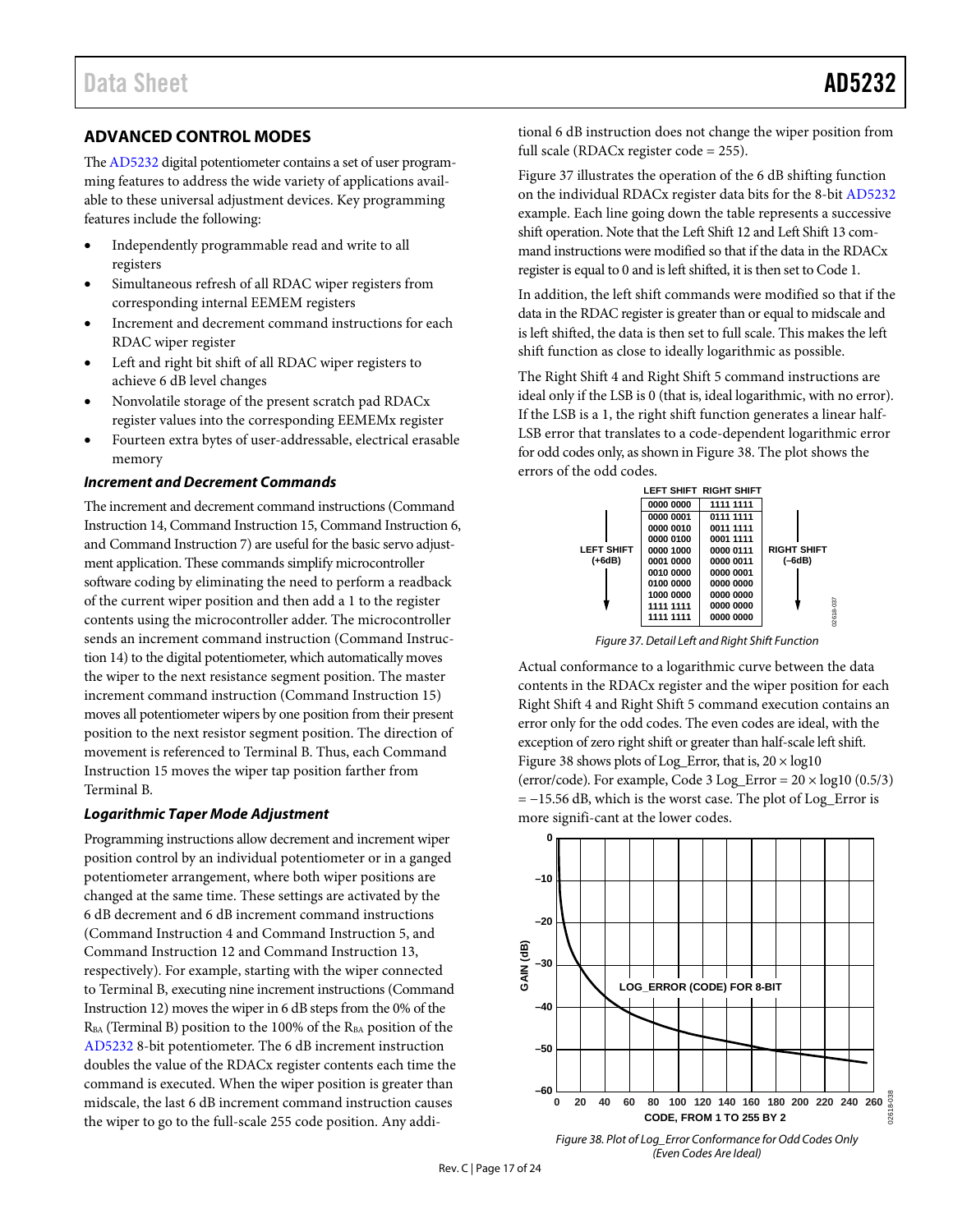#### <span id="page-17-0"></span>**USING ADDITIONAL INTERNAL, NONVOLATILE EEMEM**

The [AD5232](http://www.analog.com/AD5232?doc=AD5232.pdf) contains additional internal user storage registers (EEMEM) for saving constants and other 8-bit data[. Table 9](#page-17-3) provides an address map of the internal nonvolatile storage registers, which are shown in the functional block diagram as EEMEM1, EEMEM2, and bytes of USER EEMEM.

Note the following about EEMEM function:

- RDAC data stored in EEMEM locations are transferred to their corresponding RDACx register at power-on or when Command Instruction 1 and Command Instruction 8 are executed.
- USERx refers to internal nonvolatile EEMEM registers that are available to store and retrieve constants by using Command Instruction 3 and Command Instruction 9, respectively.
- The EEMEM locations are one byte each (eight bits).
- Execution of Command Instruction 1 leaves the device in the read mode power consumption state. When the final Command Instruction 1 is executed, the user should perform an NOP (Command Instruction 0) to return the device to the low power idle state.

#### <span id="page-17-3"></span>**Table 9. EEMEM Address Map**

| <b>EEMEM Address</b><br>(ADDR) | <b>EEMEM Contents of Each Device</b><br><b>EEMEM (ADDR)</b> |
|--------------------------------|-------------------------------------------------------------|
| 0000                           | RDAC1                                                       |
| 0001                           | RDAC <sub>2</sub>                                           |
| 0010                           | USER <sub>1</sub>                                           |
| 0011                           | USER <sub>2</sub>                                           |
| 0100                           | USER <sub>3</sub>                                           |
| 0101                           | USER <sub>4</sub>                                           |
| ***                            | $***$                                                       |
| 1111                           | <b>USER 14</b>                                              |

#### <span id="page-17-1"></span>**TERMINAL VOLTAGE OPERATING RANGE**

The positive  $V_{DD}$  and negative  $V_{SS}$  power supply of the digital potentiometer defines the boundary conditions for proper 3-terminal programmable resistance operations. Signals present on Terminal A, Terminal B, and Wiper Terminal W that exceed V<sub>DD</sub> or V<sub>SS</sub> are clamped by a forward biased diode (se[e Figure 39\)](#page-17-4).

The ground pin of th[e AD5232](http://www.analog.com/AD5232?doc=AD5232.pdf) device is used primarily as a digital ground reference that needs to be tied to the common ground of the PCB. The digital input logic signals to the [AD5232](http://www.analog.com/AD5232?doc=AD5232.pdf) must be referenced to the ground (GND) pin of the device and satisfy the minimum input logic high level and the maximum input logic low level that are defined in th[e Specifications](#page-2-0) section.

An internal level shift circuit between the digital interface and the wiper switch control ensures that the common-mode voltage range of the three terminals, Terminal A, Terminal B, and Wiper Terminal W, extends from Vss to VDD.



*Figure 39. Maximum Terminal Voltages Set by V<sub>DD</sub> and Vss* 

<span id="page-17-4"></span>**Table 10. RDAC and Digital Register Address Map**

| <b>Register Address (ADDR)</b> | Name of Register <sup>1</sup> |
|--------------------------------|-------------------------------|
| 0000                           | RDAC1                         |
| 0001                           | RDAC <sub>2</sub>             |

<sup>1</sup> The RDACx registers contain data that determines the position of the variable resistor wiper.

### <span id="page-17-2"></span>**DETAILED POTENTIOMETER OPERATION**

The actual structure of the RDACx is designed to emulate the performance of a mechanical potentiometer. The RDACx contains multiple strings of connected resistor segments, with an array of analog switches that act as the wiper connection to several points along the resistor array. The number of points is equal to the resolution of the device. For example, the [AD5232](http://www.analog.com/AD5232?doc=AD5232.pdf) has 256 connection points, allowing it to provide better than 0.5% setability resolution[. Figure 40](#page-17-5) provides an equivalent diagram of the connections between the three terminals that make up one channel of the RDACx. The SW<sub>A</sub> and SW<sub>B</sub> switches are always on, whereas only one of the SW(0) to SW(2<sup>N</sup>-1) switches is on at a time, depending on the resistance step decoded from the data bits. The resistance contributed by R<sub>W</sub> must be accounted for in the output resistance.



<span id="page-17-5"></span>*Figure 40. Equivalent RDAC Structure*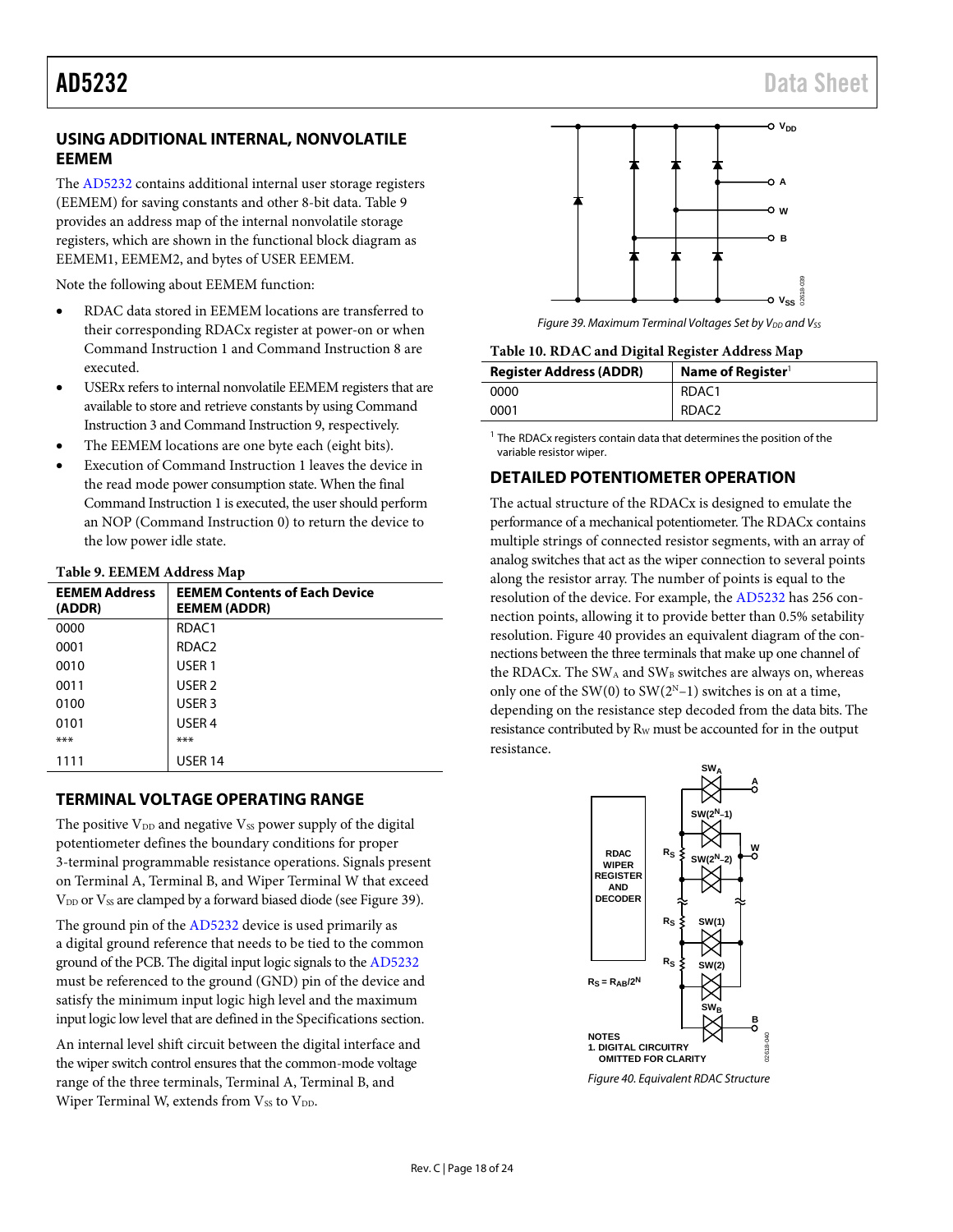|                                    | <b>Segmented Resistor Size</b><br>for RAB End-to-End Values |                                 |                          |  |  |  |  |  |
|------------------------------------|-------------------------------------------------------------|---------------------------------|--------------------------|--|--|--|--|--|
| <b>Device</b><br><b>Resolution</b> | 10 k $\Omega$<br><b>Version</b>                             | 50 k $\Omega$<br><b>Version</b> | 100 kΩ<br><b>Version</b> |  |  |  |  |  |
| 8-Bit                              | 78.10                                                       | 390.5                           | 781.0                    |  |  |  |  |  |

#### **Table 11. Nominal Individual Segment Resistor Values (Ω)**

#### <span id="page-18-0"></span>**PROGRAMMING THE VARIABLE RESISTOR Rheostat Operation**

The nominal resistances of the RDACx between Terminal A and Terminal B are available with values of 10 kΩ, 50 kΩ, and 100 kΩ. The final digits of the part number determine the nominal resistance value; for example,  $10 \text{ k}\Omega = 10$ ;  $100 \text{ k}\Omega = 100$ . The nominal resistance (RAB) of the [AD5232 V](http://www.analog.com/AD5232?doc=AD5232.pdf)R has 256 contact points accessed by Wiper Terminal W, plus the Terminal B contact. The 8-bit data-word in the RDACx latch is decoded to select one of the 256 possible settings.

The general transfer equation, which determines the digitally programmed output resistance between Wx and Bx, is

$$
R_{WB}(D) = \frac{D}{256} \times R_{AB} + R_W \tag{1}
$$

where:

*D* is the decimal equivalent of the data contained in the RDACx register.

*RAB* is the nominal resistance between Terminal A and Terminal B. *RW* is the wiper resistance.

[Table 12 l](#page-18-1)ists the output resistance values that are set for the RDACx latch codes shown for 8-bit, 10 k $\Omega$  potentiometers.

#### <span id="page-18-1"></span>**Table 12. Nominal Resistance Value at Selected Codes for**   $R_{AB} = 10 k\Omega$

| D (Dec) | $R_{WB}$ (D) ( $\Omega$ ) | <b>Output State</b>                                |
|---------|---------------------------|----------------------------------------------------|
| 255     | 10011                     | Full scale                                         |
| 128     | 5050                      | Midscale                                           |
|         | 89                        | 1 LSB                                              |
|         | 50                        | Zero scale <sup>1</sup> (wiper contact resistance) |

<sup>1</sup> Note that in the zero-scale condition, a finite wiper resistance of 50 Ω is present. Care should be taken to limit the current flow between Wx and Bx in this state to a maximum continuous value of 2 mA to avoid degradation or possible destruction of the internal switch metallization. Intermittent current operation to 20 mA is allowed.

Like the mechanical potentiometer that the RDACx replaces, th[e AD5232](http://www.analog.com/AD5232?doc=AD5232.pdf) parts are totally symmetrical. The resistance between the Wiper Terminal W and Terminal A also produces a digitally controlled resistance, RWA. [Figure 41 s](#page-18-2)hows the symmetrical programmability of the various terminal connections.



<span id="page-18-2"></span>When these terminals are used, Terminal B should be tied to the wiper. Setting the resistance value for R<sub>WA</sub> starts at a maximum value of resistance and decreases as the data loaded in the latch is increased in value. The general transfer equation for this operation is

$$
R_{WA}(D) = \frac{256 - D}{256} \times R_{AB} + R_W
$$
 (2)

where:

*D* is the decimal equivalent of the data contained in the RDAC register.

*RAB* is the nominal resistance between Terminal A and Terminal B. *RW* is the wiper resistance.

[Table 13 l](#page-18-3)ists the output resistance values that are set for the RDACx latch codes shown for 8-bit, 10 kΩ potentiometers.

<span id="page-18-3"></span>

| Table 13. Nominal Resistance Value at Selected Codes for |  |
|----------------------------------------------------------|--|
| $R_{AB} = 10 k\Omega$                                    |  |

| D (Dec) | $R_{WA}$ (D) ( $\Omega$ ) | <b>Output State</b> |
|---------|---------------------------|---------------------|
| 255     | 89                        | Full scale          |
| 128     | 5050                      | Midscale            |
|         | 10011                     | 1 I SB              |
|         | 10050                     | Zero scale          |

The multichanne[l AD5232 h](http://www.analog.com/AD5232?doc=AD5232.pdf)as a ±0.2% typical distribution of internal channel-to-channel RBA match. Device-to-device matching is dependent on process lot and exhibits a −40% to +20% variation. The change in  $R_{BA}$  with temperature has a 600 ppm/ $\rm ^{o}C$  temperature coefficient.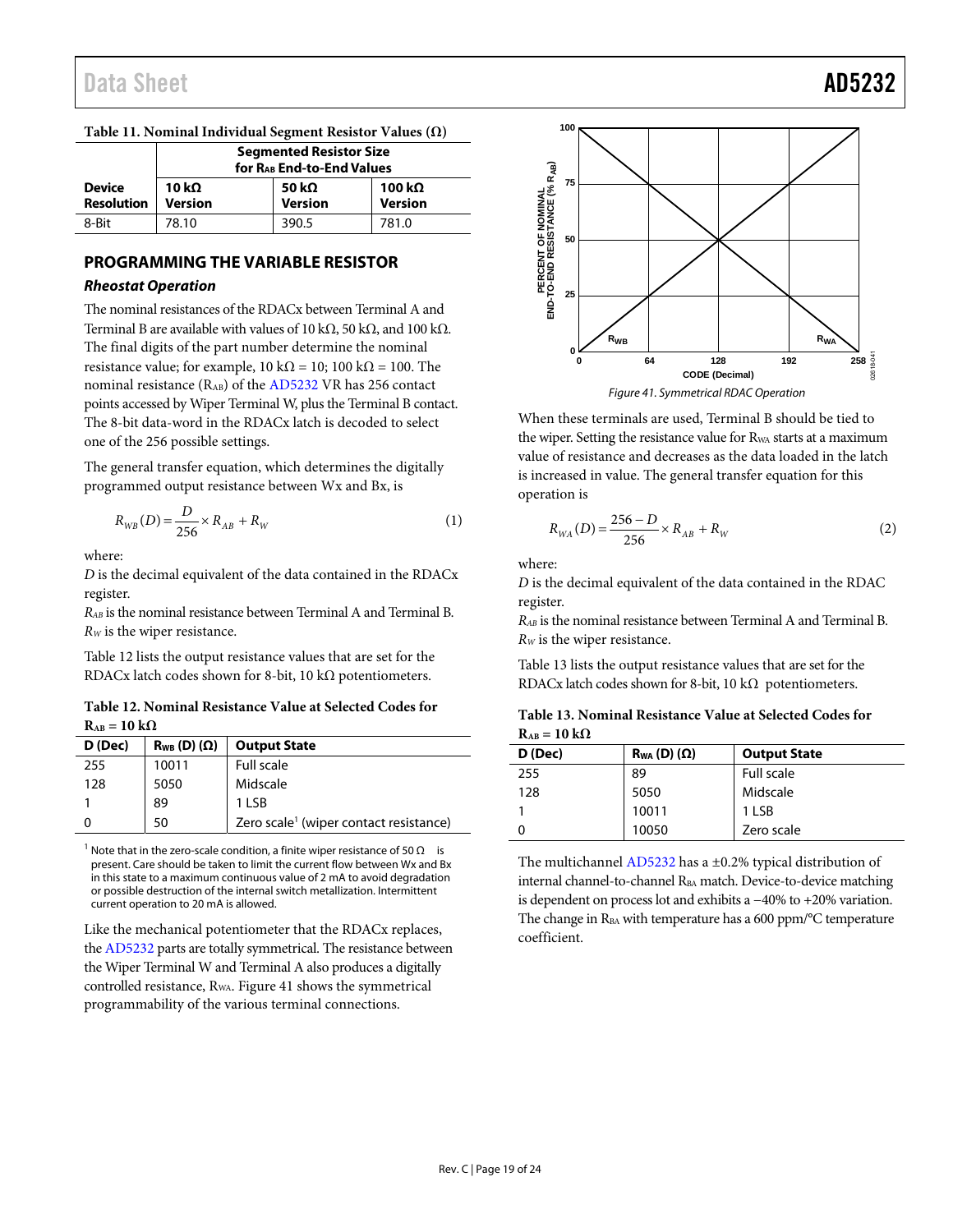#### <span id="page-19-0"></span>**PROGRAMMING THE POTENTIOMETER DIVIDER**

#### *Voltage Output Operation*

The digital potentiometer easily generates an output voltage proportional to the input voltage applied to a given terminal. For example, connecting Terminal A to 5 V and Terminal B to GND produces an output voltage at the wiper that can be any value from 0 V to 5 V. Each LSB of voltage is equal to the voltage applied across Terminal A to Terminal B, divided by the  $2^N$ position resolution of the potentiometer divider. The general equation defining the output voltage with respect to ground for any given input voltage applied to Terminal A to Terminal B is

$$
V_{W}(D) = \frac{R_{WB}(D)}{R_{AB}} \times V_{A} + \frac{R_{WA}(D)}{R_{AB}} \times V_{B}
$$
(3)

where  $R_{WB}(D)$  can be obtained from Equation 1 and  $R_{WA}(D)$ can be obtained from Equation 2.

Operation of the digital potentiometer in the divider mode results in more accurate operation over temperature. Here the output voltage is dependent on the ratio of the internal resistors, not the absolute value; therefore, the drift improves to 15 ppm/°C. There is no voltage polarity restriction between Terminal A, Terminal B, and Wiper Terminal W as long as the terminal voltage ( $V<sub>TERM</sub>$ ) stays within  $V<sub>SS</sub> < V<sub>TERM</sub> < V<sub>DD</sub>$ .

#### <span id="page-19-1"></span>**OPERATION FROM DUAL SUPPLIES**

The [AD5232](http://www.analog.com/AD5232?doc=AD5232.pdf) can be operated from dual supplies, enabling control of ground-referenced ac signals (see [Figure 42](#page-19-3) for a typical circuit connection).



*Figure 42. Operation from Dual Supplies*

<span id="page-19-3"></span>The internal parasitic capacitances and the external capacitive loads dominate the ac characteristics of the RDACs. When configured as a potentiometer divider, the −3 dB bandwidth of the [AD5232BRU10](http://www.analog.com/AD5232?doc=AD5232.pdf) (10 kΩ resistor) measures 500 kHz at half scale[. Figure 14](#page-9-1) provides the large signal BODE plot characteristics of the three resistor versions: 10 kΩ, 50 kΩ, and 100 kΩ (see [Figure 43](#page-19-4) for a parasitic simulation model of the RDAC circuit).



*Figure 43. RDAC Circuit Simulation Model for RDACx = 10 kΩ*

<span id="page-19-4"></span>The following code provides a macro model net list for the  $10 kΩ RDAC:$ 

```
.PARAM DW=255, RDAC=10E3
```
.SUBCKT DPOT (A,W,B)

\* CA A 0 {45E-12} RAW A W {(1-DW/256)\*RDAC+50} CW W 0 60E-12 RBW W B {DW/256\*RDAC+50} CB B 0 {45E-12} \*

.ENDS DPOT

\*

#### <span id="page-19-2"></span>**APPLICATION PROGRAMMING EXAMPLES**

The command sequence examples shown i[n Table 14](#page-19-5) to [Table 18](#page-20-5) have been developed to illustrate a typical sequence of events for the various features of the [AD5232](http://www.analog.com/AD5232?doc=AD5232.pdf) nonvolatile digital potentiometer. [Table 14](#page-19-5) illustrates setting two digital potentiometers to independent data values.

<span id="page-19-5"></span>

| Table 14. |            |                                                                                        |  |  |  |  |
|-----------|------------|----------------------------------------------------------------------------------------|--|--|--|--|
| SDI       | <b>SDO</b> | <b>Action</b>                                                                          |  |  |  |  |
| 0xB140    | 0xXXXX     | Loads 0x40 data into the RDAC2 register;<br>Wiper W2 moves to 1/4 full-scale position. |  |  |  |  |
| 0xB080    | 0xB140     | Loads 0x80 data into the RDAC1 register;<br>Wiper W1 moves to 1/2 full-scale position. |  |  |  |  |

[Table 15](#page-19-6) illustrates the active trimming of one potentiometer, followed by a save to nonvolatile memory (PCB calibrate).

<span id="page-19-6"></span>

| `able |  |
|-------|--|
|-------|--|

| <b>SDI</b> | <b>SDO</b> | <b>Action</b>                                                                                                                                                              |  |  |
|------------|------------|----------------------------------------------------------------------------------------------------------------------------------------------------------------------------|--|--|
| 0xB040     | 0xXXXX     | Loads 0x40 data into the RDAC1 register;<br>Wiper W1 moves to 1/4 full-scale position.                                                                                     |  |  |
| 0xE0XX     | 0xB040     | Increments the RDAC1 register by 1, to 0x41;<br>Wiper W1 moves one resistor segment<br>away from Terminal B.                                                               |  |  |
| 0xE0XX     | 0xE0XX     | Increments the RDAC1 register by 1, to 0x42;<br>Wiper W1 moves one more resistor segment<br>away from Terminal B. Continue until<br>desired the wiper position is reached. |  |  |
| 0x20XX     | 0xF0XX     | Saves the RDAC1 register data into the<br>corresponding nonvolatile EEMEM1<br>memory: $ADDR = 0x0$ .                                                                       |  |  |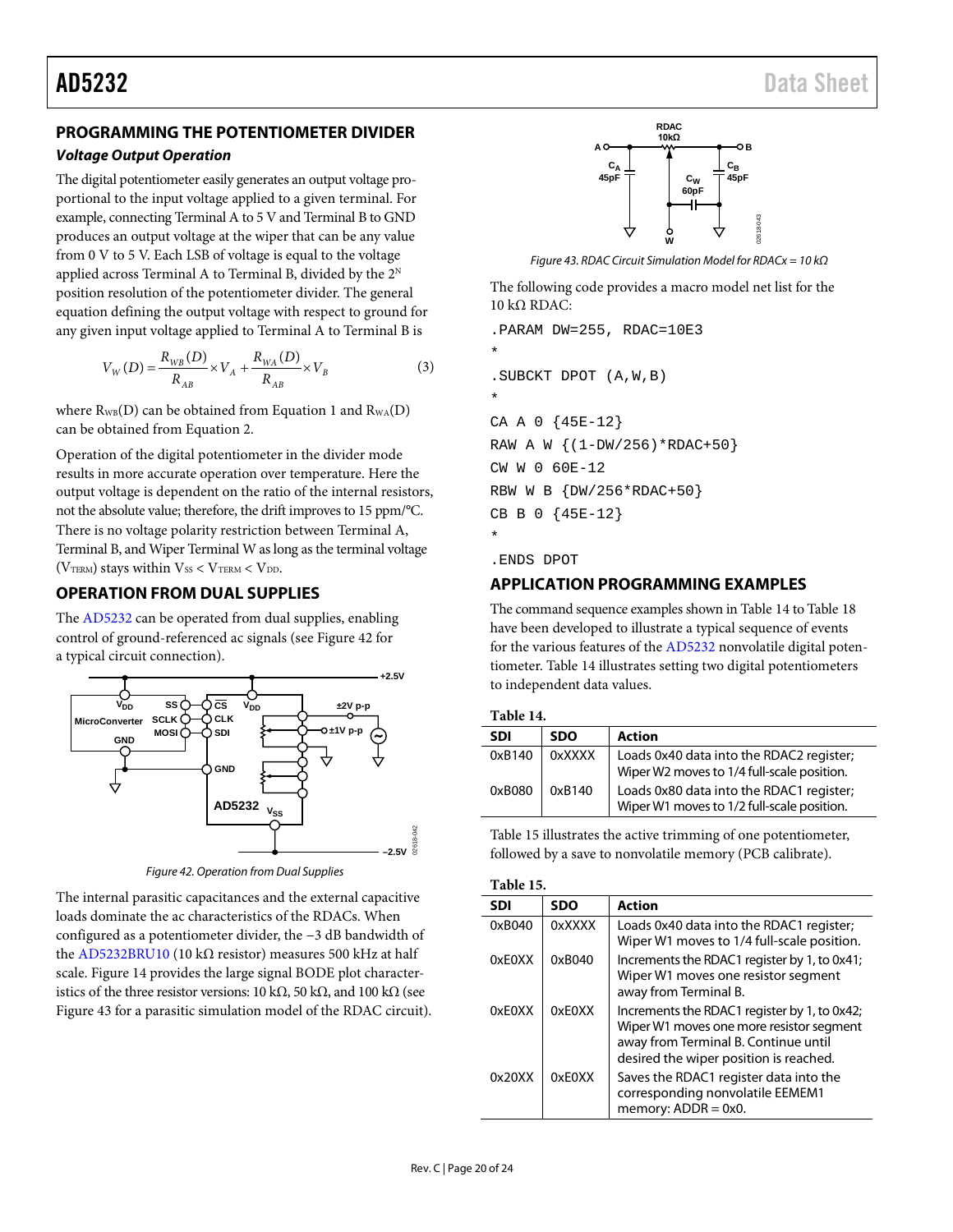## Data Sheet **AD5232**

[Table 16](#page-20-6) illustrates using the left shift-by-one to change circuit gain in 6 dB steps.

#### <span id="page-20-6"></span>**Table 16.**

| <b>SDI</b> | <b>SDO</b> | <b>Action</b>                                                                                                         |  |
|------------|------------|-----------------------------------------------------------------------------------------------------------------------|--|
| 0xC1XX     | 0xXXXX     | Moves Wiper W2 to double the present<br>data value contained in the RDAC2 register<br>in the direction of Terminal A. |  |
| 0xC1XX     | 0xXXXX     | Moves Wiper W2 to double the present<br>data value contained in the RDAC2 register<br>in the direction of Terminal A. |  |

[Table 17 i](#page-20-7)llustrates storing additional data in nonvolatile memory.

<span id="page-20-7"></span>**Table 17.** 

| <b>SDI</b> | <b>SDO</b> | <b>Action</b>                                                  |
|------------|------------|----------------------------------------------------------------|
| 0x3280     | 0xXXXX     | Stores 0x80 data in spare EEMEM location,<br>USER <sub>1</sub> |
| 0x3340     | 0xXXXX     | Stores 0x40 data in spare EEMEM location,<br>USER <sub>2</sub> |

[Table 18 i](#page-20-5)llustrates reading back data from various memory locations.

#### <span id="page-20-5"></span>**Table 18.**

| <b>SDI</b> | <b>SDO</b> | <b>Action</b>                                                                                                                                                                                                       |
|------------|------------|---------------------------------------------------------------------------------------------------------------------------------------------------------------------------------------------------------------------|
| 0x94XX     | 0xXXXX     | Prepares data read from USER3 location.<br>(USER3 is already loaded with 0x80.)                                                                                                                                     |
| 0x00XX     | 0xXX80     | Instruction 0 (NOP) sends 16-bit word out<br>of SDO where the last eight bits contain<br>the contents of USER3 location. The NOP<br>command ensures that the device returns<br>to the idle power dissipation state. |

#### <span id="page-20-0"></span>**EQUIPMENT CUSTOMER START-UP SEQUENCE FOR A PCB CALIBRATED UNIT WITH PROTECTED SETTINGS**

- 1. For the PCB setting, tie  $\overline{WP}$  to GND to prevent changes in the PCB wiper set position.
- 2. Set power V<sub>DD</sub> and V<sub>SS</sub> with respect to GND.
- 3. As an optional step, strobe the PR pin to ensure full poweron preset of the wiper register with EEMEM contents in unpredictable supply sequencing environments.

#### <span id="page-20-1"></span>**FLASH/EEMEM RELIABILITY**

The Flash/EE memory array on the [AD5232 i](http://www.analog.com/AD5232?doc=AD5232.pdf)s fully qualified for two key Flash/EE memory characteristics: namely, Flash/EE memory cycling endurance and Flash/EE memory data retention.

Endurance quantifies the ability of the Flash/EE memory to be cycled through many program, read, and erase cycles. In real terms, a single endurance cycle is composed of four independent, sequential events. These events are defined as follows:

- 1. Initial page erase sequence
- 2. Read/verify sequence
- 3. Byte program sequence
- <span id="page-20-3"></span>4. Second read/verify sequence

During reliability qualification, Flash/EE memory is cycled from 0x00 to 0xFF until a first fail is recorded, signifying the endurance limit of the on-chip Flash/EE memory.

As indicated in th[e Specifications](#page-2-0) section, th[e AD5232 F](http://www.analog.com/AD5232?doc=AD5232.pdf)lash/EE memory endurance qualification has been carried out in accordance with JEDEC Std. 22, Method A117 over the industrial temperature range of −40°C to +85°C. The results allow the specification of a minimum endurance figure over supply and temperature of 100,000 cycles, with an endurance figure of 700,000 cycles being typical of operation at 25°C.

Retention quantifies the ability of the Flash/EE memory to retain its programmed data over time. Again, th[e AD5232](http://www.analog.com/AD5232?doc=AD5232.pdf) has been qualified in accordance with the formal JEDEC Retention Lifetime Specification (A117) at a specific junction temperature of  $T_J = 55^{\circ}$ C. As part of this qualification procedure, the Flash/EE memory is cycled to its specified endurance limit, as described previously, before data retention is characterized. This means that the Flash/EE memory is guaranteed to retain its data for its full specified retention lifetime every time the Flash/EE memory is repro-grammed. It should also be noted that retention lifetime, based on an activation energy of 0.6 eV, derates with  $T<sub>J</sub>$ , as shown in Figure 44.



#### <span id="page-20-4"></span><span id="page-20-2"></span>**EVALUATION BOARD**

Analog Devices, Inc., offers a user-friendl[y EVAL-AD5232-SDZ](http://www.analog.com/AD5232?doc=AD5232.pdf)  evaluation kit that can be controlled by a personal computer through a printer port. The driving program is self-contained; no programming languages or skills are needed.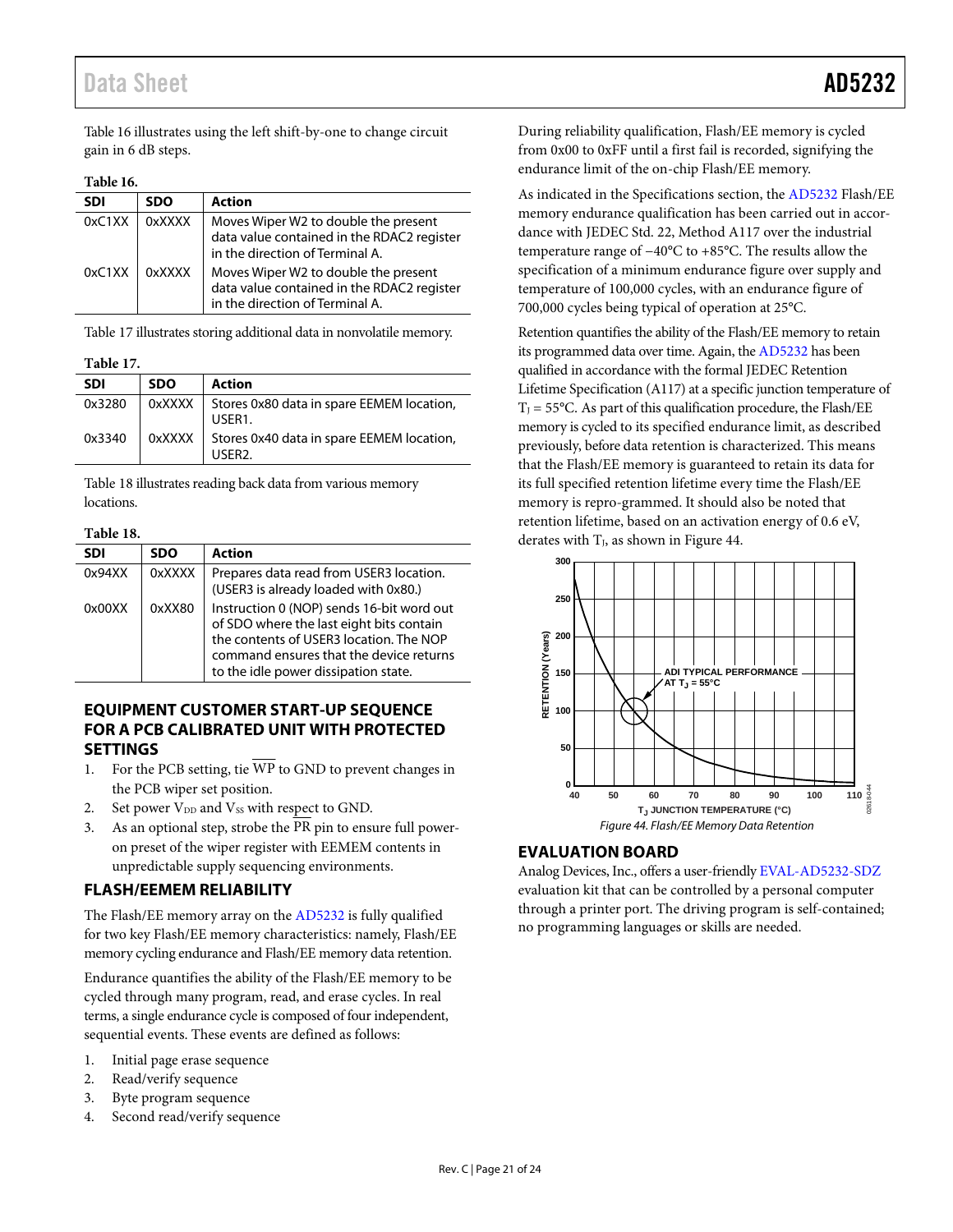## OUTLINE DIMENSIONS



**COMPLIANT TO JEDEC STANDARDS MO-153-AB** Figure 45. 16-Lead Thin Shrink Small Outline Package [TSSOP] (RU-16) Dimensions shown in millimeters

<span id="page-21-0"></span>**ORDERING GUIDE** 

| $\mathbf{Model}^1$ | <b>Number of</b><br><b>Channels</b> | <b>End-to-End RAR</b><br>$(k\Omega)$ | <b>Temperature</b><br>Range        | Package<br><b>Description</b> | Package<br><b>Option</b> | Ordering<br>Quantity | Branding <sup>2</sup> |
|--------------------|-------------------------------------|--------------------------------------|------------------------------------|-------------------------------|--------------------------|----------------------|-----------------------|
| AD5232BRU10        | $\overline{2}$                      | 10                                   | $-40^{\circ}$ C to $+85^{\circ}$ C | 16-Lead TSSOP                 | <b>RU-16</b>             | 96                   | 5232B10               |
| AD5232BRU10-REEL7  | $\overline{2}$                      | 10                                   | $-40^{\circ}$ C to $+85^{\circ}$ C | 16-Lead TSSOP                 | <b>RU-16</b>             | 1,000                | 5232B10               |
| AD5232BRUZ10       |                                     | 10                                   | $-40^{\circ}$ C to $+85^{\circ}$ C | 16-Lead TSSOP                 | <b>RU-16</b>             | 96                   | 5232B10               |
| AD5232BRUZ10-REEL7 | $\overline{2}$                      | 10                                   | $-40^{\circ}$ C to $+85^{\circ}$ C | 16-Lead TSSOP                 | <b>RU-16</b>             | 1,000                | 5232B10               |
| AD5232BRU50        | $\overline{2}$                      | 50                                   | $-40^{\circ}$ C to $+85^{\circ}$ C | 16-Lead TSSOP                 | <b>RU-16</b>             | 96                   | 5232B50               |
| AD5232BRUZ50       |                                     | 50                                   | $-40^{\circ}$ C to $+85^{\circ}$ C | 16-Lead TSSOP                 | <b>RU-16</b>             | 96                   | 5232B50               |
| AD5232BRUZ50-REEL7 | 2                                   | 50                                   | $-40^{\circ}$ C to $+85^{\circ}$ C | 16-Lead TSSOP                 | <b>RU-16</b>             | 1,000                | 5232B50               |
| AD5232BRU100-REEL7 | 2                                   | 100                                  | $-40^{\circ}$ C to $+85^{\circ}$ C | 16-Lead TSSOP                 | <b>RU-16</b>             | 1,000                | 5232BC                |
| AD5232BRUZ100      |                                     | 100                                  | $-40^{\circ}$ C to $+85^{\circ}$ C | 16-Lead TSSOP                 | <b>RU-16</b>             | 96                   | 5232BC                |
| AD5232BRUZ100-RL7  | 2                                   | 100                                  | $-40^{\circ}$ C to $+85^{\circ}$ C | 16-Lead TSSOP                 | <b>RU-16</b>             | 1,000                | 5232BC                |
| EVAL-AD5232-SDZ    |                                     | 10                                   |                                    | <b>Evaluation Board</b>       |                          |                      |                       |

1 Z = RoHS Compliant Part.

2 Line 1 contains the Analog Devices logo, followed by the date code: YYWW. Line 2 contains the model number, followed by the end-to-end resistance value. (Note that  $C = 100 \text{ k}\Omega$ ).

OR

Line 1 contains the model number. Line 2 contains the Analog Devices logo, followed by the end-to-end resistance value. Line 3 contains the date code: YYWW.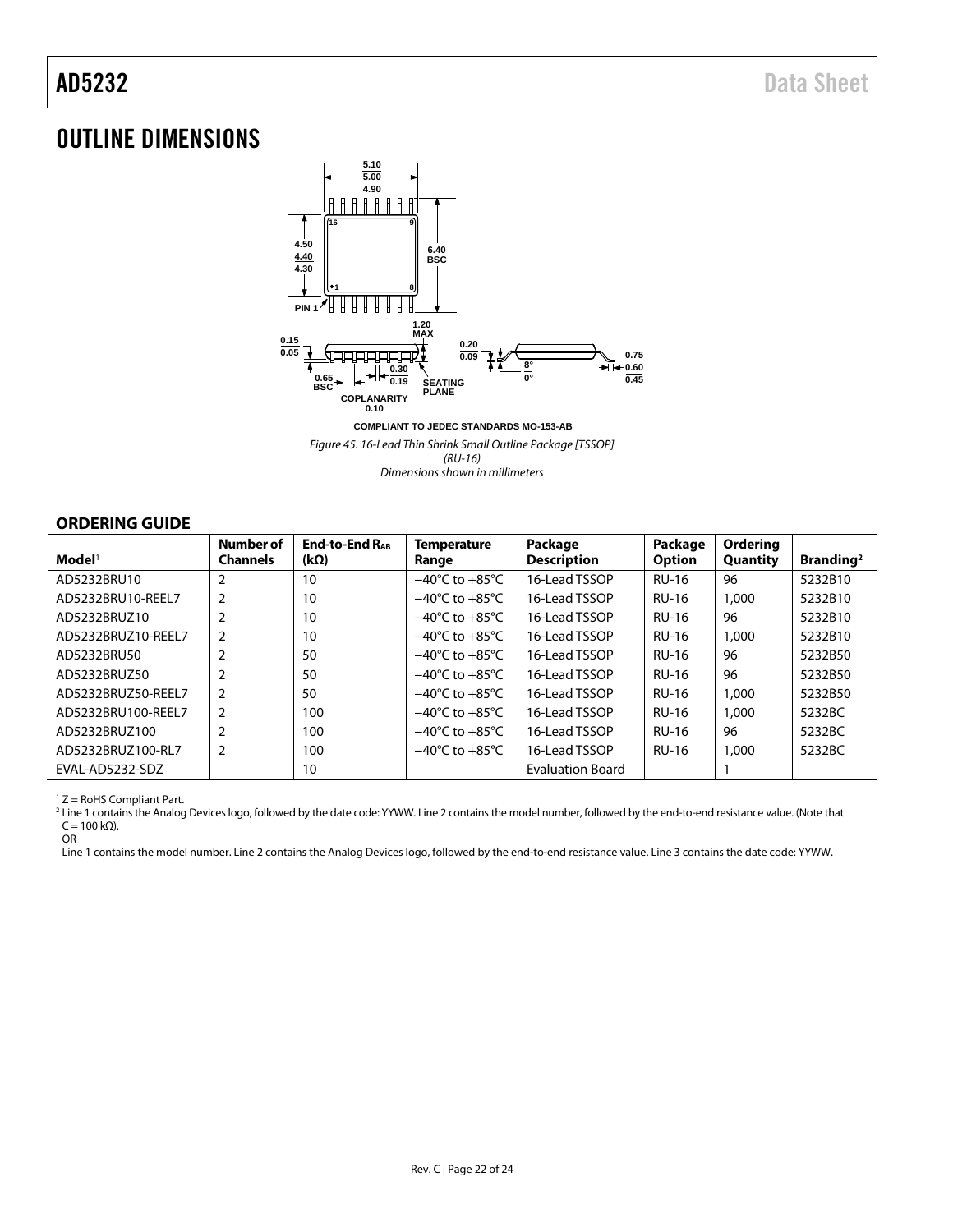# **NOTES**